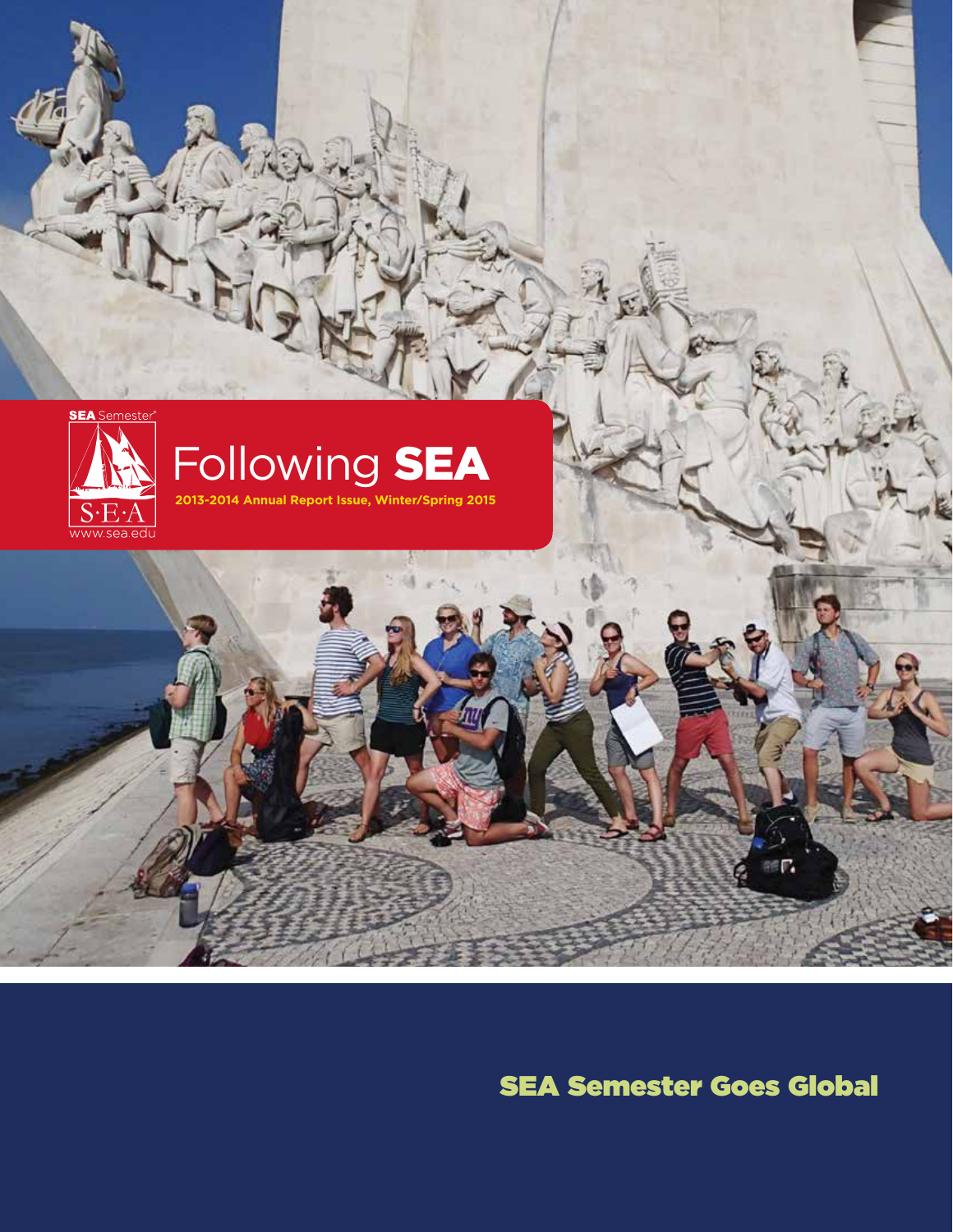*on the cover: Summer Session* **Historic Seaports of Western Europe** *students in Lisbon pose in front of a monument called 'Padrao dos Descrobimenetos', inaugurated in 1960 during the Salazar regime. pictured: The first* **SEA Semester: The Global Ocean** *class in Barcelona, October 2014.*

# CONTENTS

| <b>SPECIAL</b> New study on plastics in the ocean in the journal Science  4-5 |  |
|-------------------------------------------------------------------------------|--|
|                                                                               |  |
|                                                                               |  |
| ANNUAL REPORT 2013-2014 Report to Donors From Board Chair Susan E. Humphris 6 |  |

FOLLOWING **SEA** is available online. If you'd like your prints, slides, or digital images considered for the next issue contact: Kerry Sullivan, ext. 520 or ksullivan@sea.edu

Sea Education Association, Inc. PO Box 6, Woods Hole, Massachusetts 02543 Phone 800-552-3633 Fax 508-457-4673 www.sea.edu

Recycled Chlorine-Free Paper / Vegetable based Ink

FOLLOWING **SEA Winter/Spring 2015 Editor:** Jan Wagner **Design:** MBDesign, mb.design@comcast.net **Photography:** Cover-Daniel Brayton; Mary Malloy, Jan Wagner, and SEA Student Photographers

 $\frac{v_{\text{out}}}{v_{\text{out}}}$  $\mathbf{f}$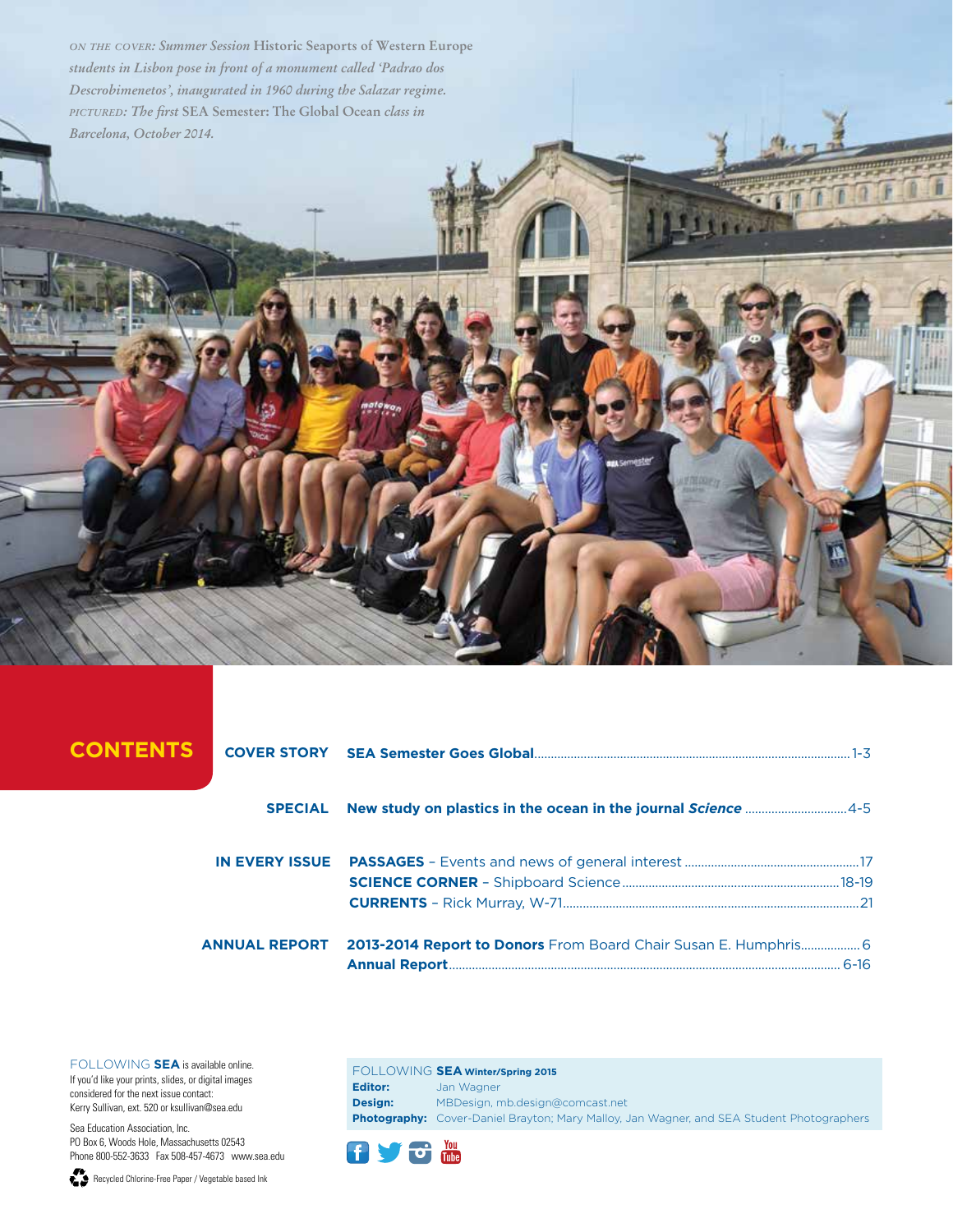With generous support from so many in the SEA community who made donations to the New Directions campaign, three *SEA Semester: The Global Ocean* (GO) voyages were planned and offered during the 2014-2015 academic year. The first GO, C-255, took place in Spain during fall 2014 and the second, S-256, took place in New Zealand, also in the fall. These accounts were written on the SSV *Robert C. Seamans* by the GO faculty while in New Zealand waters during S-257, SEA's third GO voyage.

# SEA Semester Goes Global

*Mary Malloy, Ph.D. Professor of Maritime Studies Director of the Global Ocean program*

The *Robert C. Seamans* has just left the Bay of Islands, New Zealand—a destination I had long wished to visit—and the reality of the place far exceeded even my most exuberant expectations. We followed in the wake of the *Endeavor,* the *Beagle,* and the *Charles W. Morgan,* to a place visited by more than a thousand Massachusetts whaleships in the nineteenth century. The locals were pleased to see a vessel with a home port from our state on the stern after an absence of many decades.

Chuck Lea, Elliot Rapport and I taught the core courses in the first GO offering in Spain last fall with class C-255, and worked with Erin Bryant and Skye Morét both then and now in filling out the faculty roster. Students taking The Global Ocean are required to take three core courses, *Maritime History and Culture, Oceans and Global Change,*  and *Leadership in a Dynamic Environment* and may also choose two electives from a choice of five.

One of the goals of GO was to create a "Learning Community" of students looking at a big topic from multiple disciplinary perspectives across several courses, and I feel that we have achieved this. (The Association of American Colleges and Universities has identified this process as one of the essential learning outcomes of a Liberal Arts education.) Our intellectual framework for the GO program uses the ten metrics of the Ocean Health Index (OHI), and these have worked well for us in running the same program in places as different as Spain and New Zealand. They are designed to provide a way of measuring human impacts on coastal and marine environments and are nicely interdisciplinary, which was important to us in designing this program.

We've been close to full enrollment in all three of our GO classes this year with students reporting that a choice of elective offerings and new destinations was what attracted them to SEA Semester: The Global Ocean. We look forward to offering three more GO programs in academic year 2015-2016.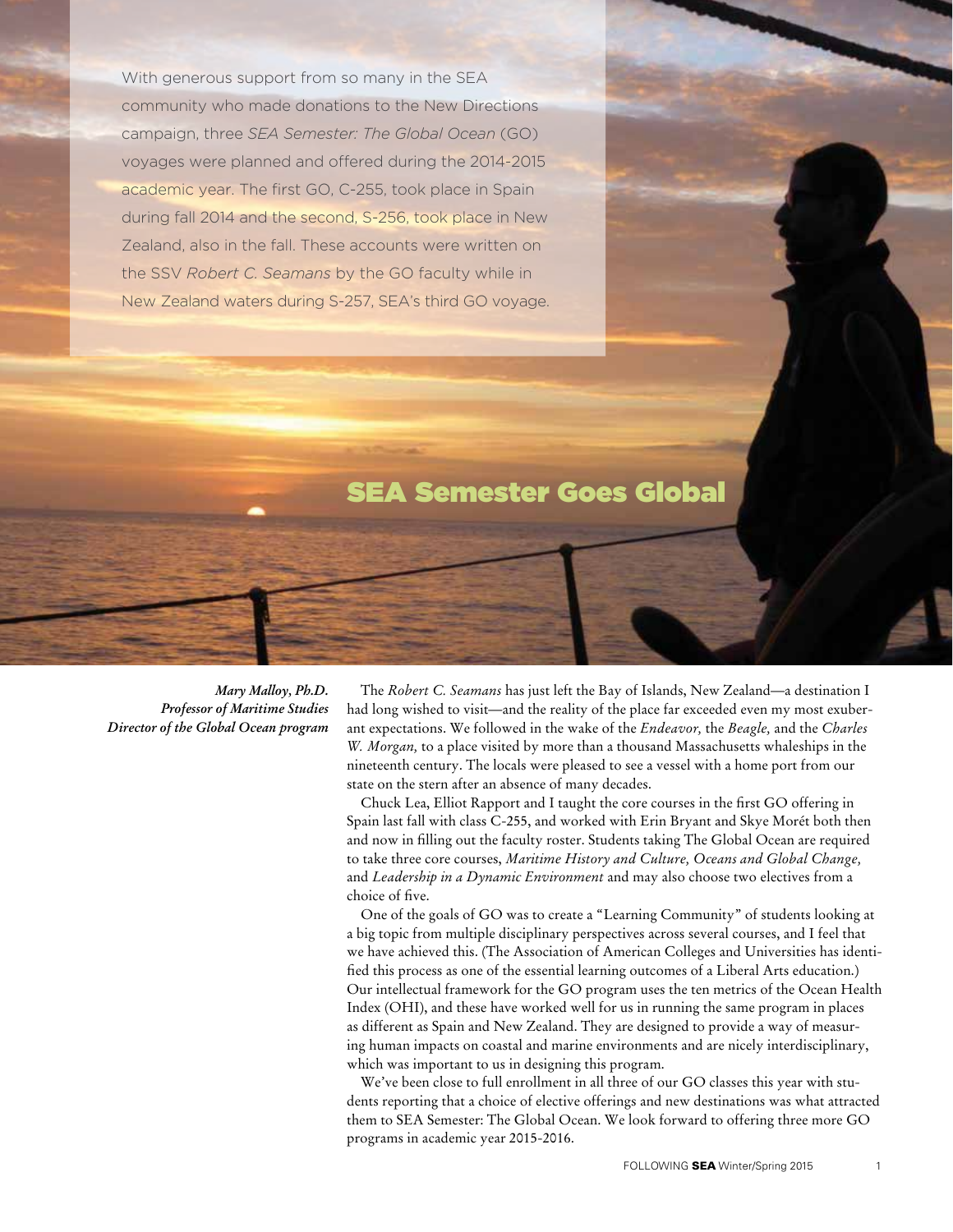Professor Malloy writes "Two of our new courses have replaced longstanding staples of the SEA curriculum. *Leadership in a Dynamic Environment* replaces *Nautical Science;* and *The Ocean and Global Change* has replaced *Introduction to Oceanography.* These are best described by the people who teach them and I am grateful to my colleagues Elliot and Chuck for contributing the following." (see sidebars)

# Leadership in a Dynamic Environment **Captain Elliot Rappaport, W-79**

The best leaders engage a flexible approach to solving problems. Complex tasks require good planning in advance, and enough talent and communication to make effective adjustments as things change along the way. The SEA ships have always been a sailing laboratory for such leadership, and with the advent of the Global Ocean curriculum, a formal syllabus now offers credit directly for the time that students spend standing watch, learning to work and manage the ship.

*Leadership in a Dynamic Environment*  (LDE) begins ashore with a seminar on the modern academic language of leadership and management. Students learn about how effective teams are built and led. Case studies are used to examine how human actions affect results, and to demonstrate how plans can be developed around desired outcomes. A special emphasis is placed on Bridge Resource Management (BRM), a set of guiding principles developed over the last 20 years to improve the performance of navigational crews in the maritime industry.

On the ship, students are immediately faced with the challenge of forming a functional crew. They are given progressive responsibility for tasks with real consequences and gain alternating experience in supporting and leadership roles. Eventually, all will take turns in the executive role of Student Watch Officer, reporting directly to the captain and chief scientist. Throughout, the professional crew serve as mentors, role models, and facilitators. This process is not new to SEA Semester, but its built-in requirements for effective teamwork make it the ideal field element for the LDE curriculum.

*US Ambassador to Spain, James Costos, visits the SSV*  **Corwith Cramer** *in Barcelona and declares the students to be "Junior Ambassadors."*



# SEA Semester Goes Global

# Eat, Sleep, Sail ding, C Watch, Bryant University



The month ago we were contined to our cottages in Woods Hole iting out a blizzard that put New England under a record amour of snow. Fast forward to yesterday evening and we were getting ready, yet again, for a different kind of weather event. Forecasts told of an approaching cold front with strong southerly winds to follow. The evening started quiety, as the setting sun filed the cloudspotted sky with colors of orange, and Lauren, our multi-talented steward, played her musical stylings on a violin

*Blog entries are posted online every workday to chronicle the voyages. See www.sea.edu/sea\_currents*







*Container library in Auckland, New* 

*Zealand.*

*The Global Ocean students present their projects on the quarterdeck for the course*  **The Ocean and Global Change** *onboard the SSV* **Corwith Cramer,** *November 2014.*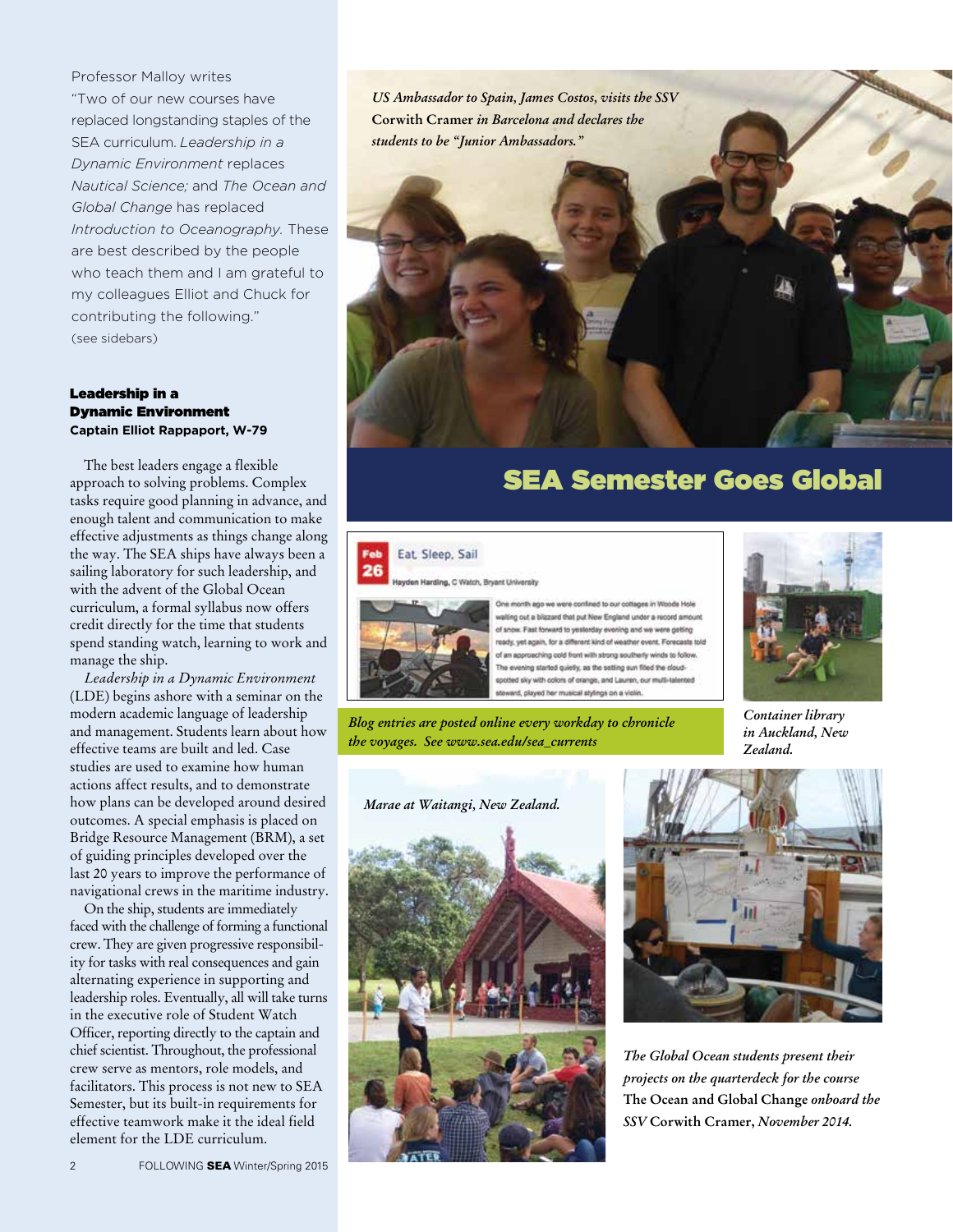

# Global Ocean (GO) Voyages A Pictorial Essay



Oceanography in The Global Ocean **Chuck Lea, Ph.D.**

The behavior of the oceans in a world of change is a central feature in understanding of our planet and its future. This fact is at the core of Oceanography in the Global Ocean curriculum where one course looks at the changing nature of the vast marine world in the 21st century. *The Ocean and Global Change* course moves from information concerning the physical, chemical and biological operations of the oceans and atmosphere to student-led presentations focusing on specific challenges resulting from climate change, fishing, and pollution. Can the oceans continue to provide important amounts of human food while not changing marine ecosystems beyond recovery? Will humans manage their by-products without poisoning the air and sea and creating environments where only bacteria live?

At sea, students taking *Directed* or *Practical Oceanographic Research* pursue the data for projects proposed onshore, while all stand a lab watch to develop an understanding of the information gathered underway. These data are applied to the categories of the Ocean Health Index and serve as a basis of comparison across different locations and time. The amount of plastic we collect with our nets informs the Pollution Index, while Carbon Sequestration can be indicated by the amount of plankton we collect. Research students can lead the way providing context and analysis to a broad range of ocean questions. Indeed the behavior of humans and the behavior of the oceans are now linked in a way that requires interdisciplinary study.

FOLLOWING SEA Winter/Spring 2015 3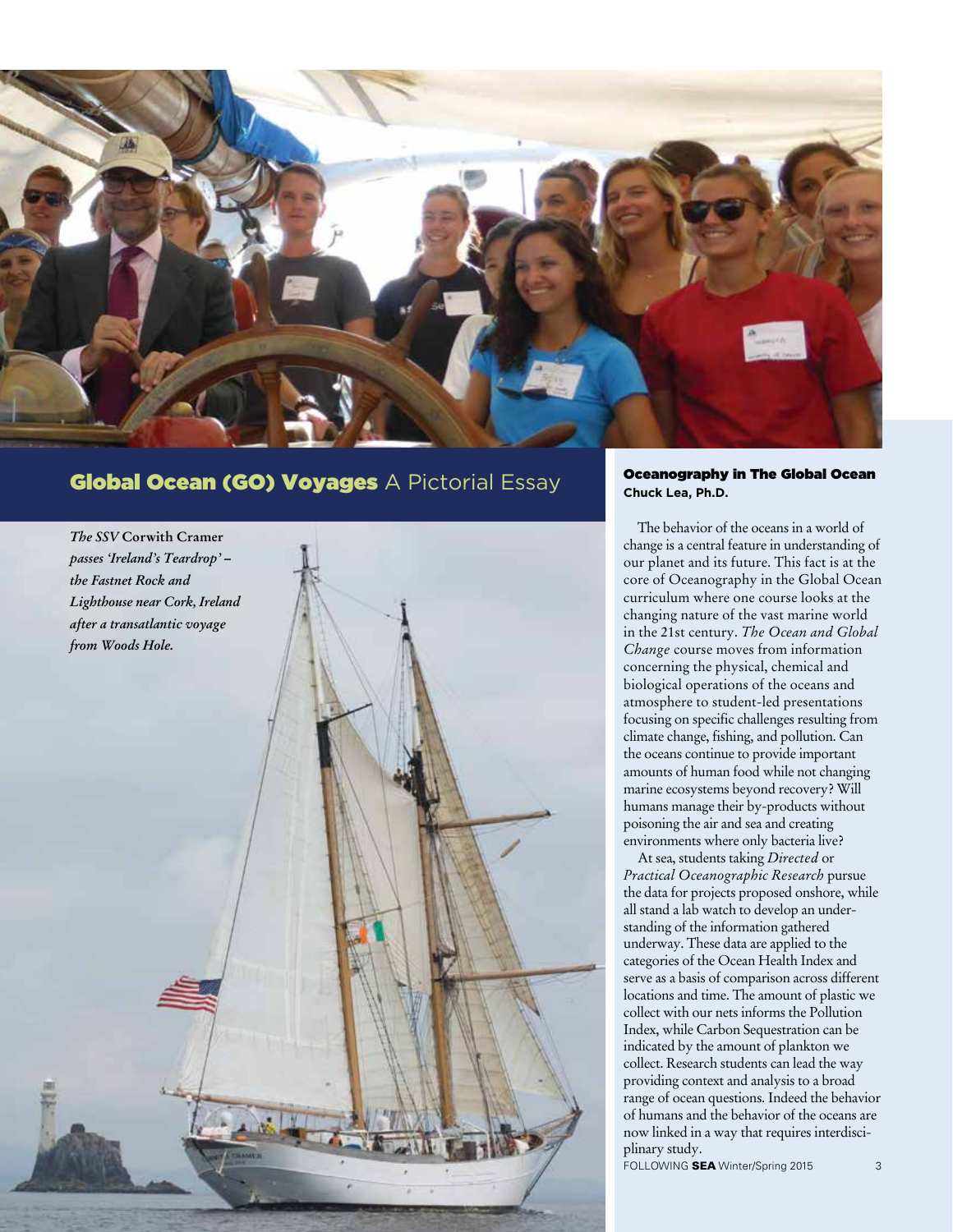# Breaking News:

# New study in *Science* calculates amount of plastic waste going into the ocean

The Annual Meeting of the American Association for the Advancement of Science (AAAS) was held on February 11, 2015 in San Jose, California. At the invitation of AAAS, a new study published in the prestigious journal, *Science,* was presented as the first press event of the day.

Kara Lavender Law, co-author of the study, spoke to the press about the research. "With our students I have sailed and sampled both the Atlantic and Pacific Oceans for plastic debris, and for the past 8 years I have been actively researching the sources, distribution, and fate of plastic in the ocean.

Why do we care how much plastic is in the ocean? While I would argue that any plastic in the ocean is too much plastic, we ultimately want to know how this contaminant is affecting the ocean, and marine life, in particular—not only sea turtles, whales and seabirds, but also animals at the base of the food web all the way up to what we call seafood."

Millions of tiny bits of plastic swirl around the ocean, carried far offshore by ocean currents and with few clues about their origin. It has long been suspected that much of this plastic started out as trash on land, but exactly how much un-captured plastic waste is making its way from land to ocean has been a decades-long guessing game. Now, a team of researchers working at the National Center for Ecological Analysis and Synthesis (NCEAS) at University of California-Santa Barbara has put a number on the global problem.

The study, co-authored by Kara Lavender Law, principal investigator of the NCEAS marine debris working group, reported in the Feb. 13 edition of the journal *Science,* found between 4.8 and 12.7 million metric tons of plastic entered the ocean in 2010 from people living within 50 kilometers of the coastline. That year, a total of 275 million metric tons of plastic waste was generated in those 192 coastal countries.

Jenna Jambeck, an assistant professor of environmental engineering at University of Georgia and the study's lead author, explains the amount of plastic moving from land to ocean each year using 8 million metric tons as the midpoint: "Eight million

*Plastic debris on a beach in Haiti. Photo/Timothy Townsend*



metric tons is the equivalent to finding five grocery bags full of plastic on every foot of coastline in the 192 countries we examined."

Law, a research professor at SEA explains that, "Until now, we have been estimating the amount of plastic pollution in the ocean by taking a ship far offshore, towing a plankton net, and counting each individual piece of plastic collected. This is a very tedious and expensive task." Now, researchers have taken a different approach and instead estimated the amount of plastic waste entering the ocean.

To determine the amount of plastic going into the ocean, Jambeck "started it off beautifully with a very grand model of all sources of marine debris," said study co-author Roland Geyer, an associate professor with the University of California-Santa Barbara's Bren School of Environmental Science and Management, who teamed with Jambeck and others to develop the estimates.

They began by looking at all debris entering the ocean from land, sea and other pathways. Their goal was to develop models for each of these sources. After gathering rough estimates, "it fairly quickly emerged that the mismanaged waste and solid waste dispersed was the biggest contributor of all of them," he said. From there, they focused on plastic.

Plastic pollution in the ocean was first reported in the scientific literature in the early 1970s. In the 40 years since, there have been an increasing number of reports of plastic debris found everywhere from beaches to deep-sea sediments and in Arctic sea ice. But until this study, there were no rigorous estimates of the amount and origin of plastic debris making its way into the marine environment from land.

But knowing how much plastic is going into the ocean is just one part of the puzzle. With between 4.8 and 12.7 million metric tons going in, researchers like Law are only finding between 6,350 and 245,000 metric tons floating on the ocean's surface.

"This work gives us a sense of just how much we're missing," Law said, "how much we need to find in the ocean to add up to the total. There is a lot of plastic sitting on the bottom of the ocean and on beaches worldwide. Right now, we're mainly measuring plastic that floats, and only in relatively few locations."

SEA scientists and undergraduate students in the SEA Semester program continue to add to long-term data sets of floating plastic debris in both the Atlantic and Pacific Oceans. "The several thousand SEA Semester students who have collected and counted plastic debris since the 1980s have been essential contributors to our understanding of the scale and scope of this pollution problem," said SEA president Peg Brandon. "Not only are students sailing to regions never before sampled for plastic debris on our newly expanded trans-Atlantic and South Pacific cruise tracks, but they are gaining a first-hand understanding of the human impact on the oceans."

Jambeck forecasts that the cumulative input of plastic waste to the oceans will equal 155 million metric tons by 2025. The planet is not predicted to reach global "peak waste" before 2100, according to World Bank calculations.

"We're being overwhelmed by our waste," she said. "But our framework allows us to also examine mitigation strategies like improving global solid waste management and reducing plastic in the waste stream. Potential solutions will need to coordinate local and global efforts." $\blacksquare$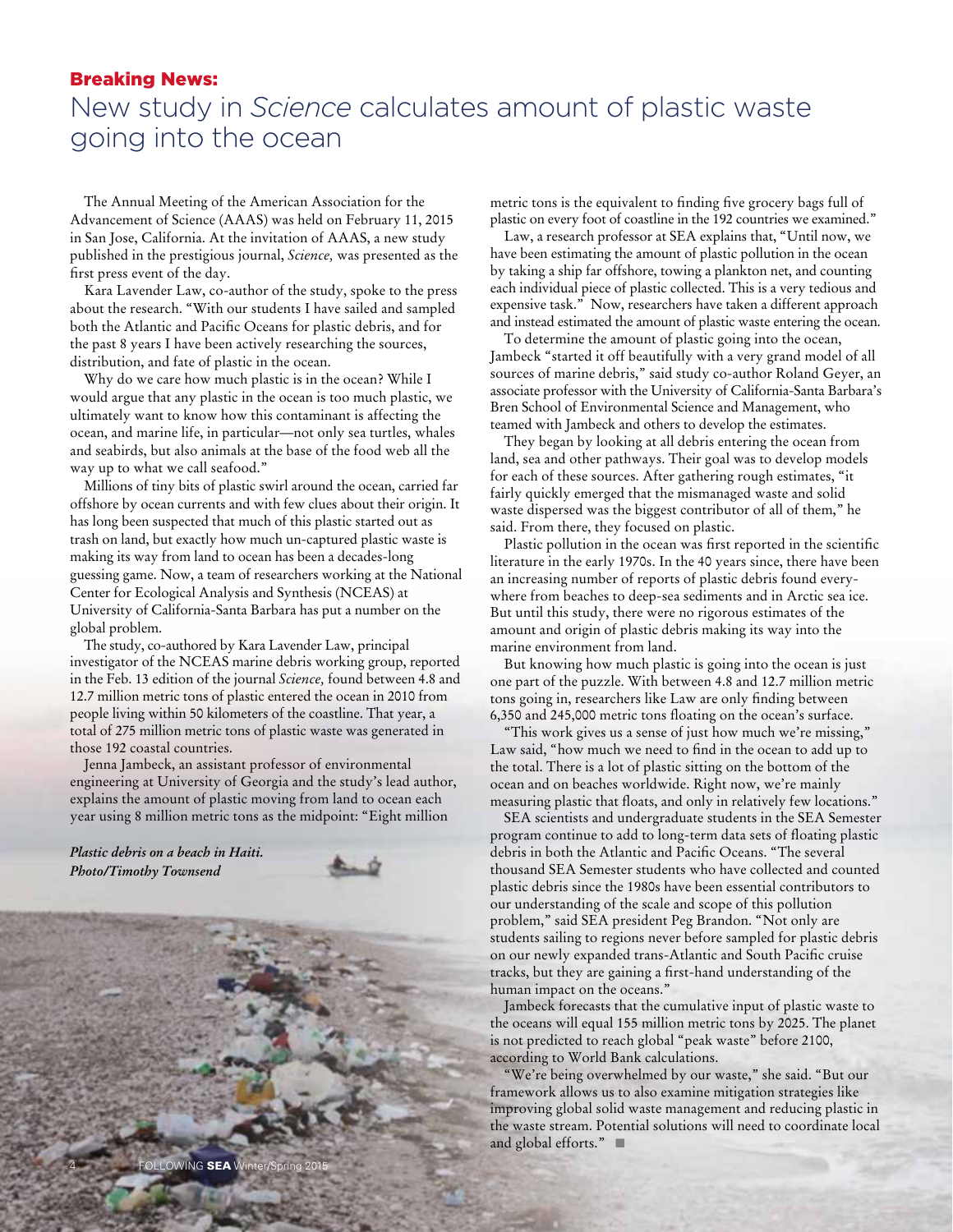# Law describes the implications of this new study.

The calculations are sobering. Having sailed in the Atlantic and Pacific where floating microplastics accumulate and observing the problem first-hand, I knew the number had to be big. But the magnitude is hard to fathom. Our low-end estimate is equivalent to the amount of tuna fished from the ocean in a year. We are taking out tuna, and putting in plastic.

Thus, the discrepancy between what we know is entering the ocean and what we can account for from ocean measurements is huge. Our input estimate is robust, so the question becomes, where is all the plastic going?

We know that not all plastic floats, so certainly some amount of the missing plastic is suspended in the water column, or sitting on the seafloor. Plastic is also found on beaches worldwide in forms ranging from massive derelict items, such as the docks that appeared on the U.S. Pacific coast after the 2011 Japanese tsunami, to lost fishing buoys and nets, to everyday items including cigarette filters, bottles, and food packaging. And microplastics, smaller than your pinky fingernail and potentially microscopic, are found in all these places where marine animals, ranging from marine worms and barnacles to seabirds and whales, are eating them.

We don't yet have a grasp of how much of the "missing plastic" is in each of these marine reservoirs—deep sea, shorelines, and biota. Why does it matter? We need to know

where it is because animals have to first encounter plastic in order to be put at risk.

While plastic may have a variety of harmful effects, ingestion is probably of highest concern. We know that eating plastic can be harmful—it can cause injury and contribute to starvation. Think, for example, of the shocking photos of dead albatross chicks stuffed full of plastic. We also know that plastics are manufactured with a wide variety of additives, some of which may be toxic, and that plastics also act as sponges for persistent toxins already present in seawater, such as DDT and PCBs. In the laboratory it has been shown that these toxins can transfer into animal tissue after plastic has been eaten, although we do not yet know how much of a risk this poses to animals in the ocean. This is an active area of research because there is rising concern about the potentially harmful effects of microplastics to marine animals, as well as to food safety and human health.

 In short, if we want to understand the risks to marine animals, and humans through seafood, we need to first get a handle on how much plastic there is, what form it takes, and where it is in the ocean, so that we can evaluate the quantity of plastics exposure to a particular animal or species. If there is no exposure, there is no risk. This study shows that there is far more plastic in the ocean than we can currently account for. Now we have to find it.  $\blacksquare$ 



*SEA Research Professor of Oceanography Kara Lavender Law co-authored the study revealing that 8 million metric tons of plastic enter the oceans per year.*



*Microplastics sample collected onboard the SSV* **Robert C. Seamans** *using a surface plankton net towed in the North Pacific Ocean. Photo/SEA, G. Proskurowski* 



*The 192 countries with a coast bordering the Atlantic, Pacific, and Indian oceans, Mediterranean and Black seas produced a total of 2.5 billion metric tons of solid waste. Of that, 275 million metric tons was plastic, and an estimated 8 million metric tons of mismanaged plastic waste entered the ocean in 2010. Graphic/Lindsay Robinson/UGA*

*Jambeck, J. R., R. Geyer, C. Wilcox, T. R. Siegler, M. Perryman, A. Andrady, R. Narayan and K. L. Law, 2015. Plastic waste inputs from land into the ocean.* Science *347, 768-771. doi:10.1126/science.1260352.*

FOLLOWING SEA Winter/Spring 2015 5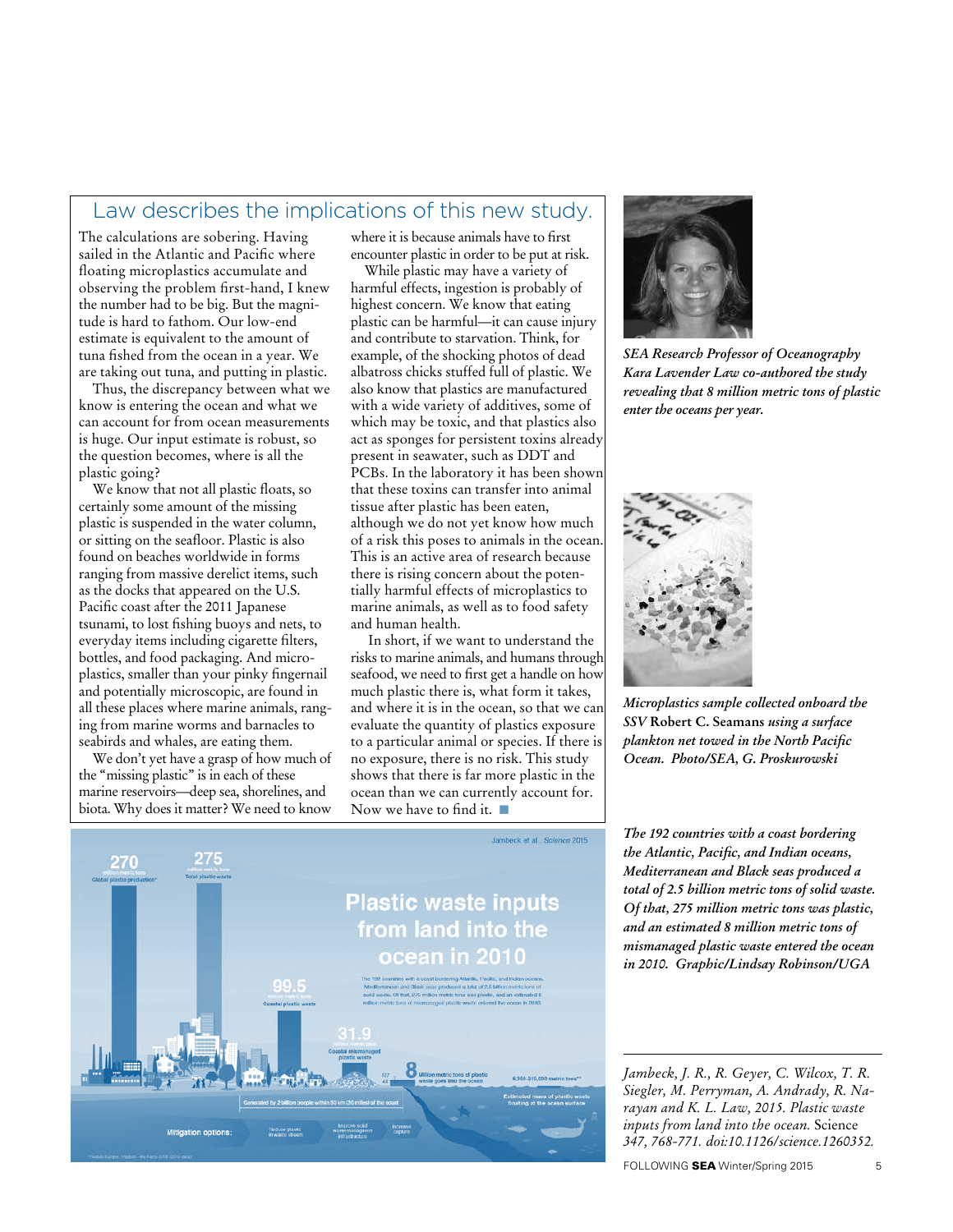# 2013-2014 **ANNUAL REPORT**



Susan E. Humphris, Chair Board of Trustees, March 2015

 $S<sub>up</sub>$ an E. 4-pès  $\epsilon$ 

Over the last year, I have been privileged to watch a sea change at SEA as it has become more global in its reach. Through the considerable talent and hard work of SEA's faculty and staff, new programs have been implemented and new ports have been explored, putting SEA on a new course for the future.

SEA's newest semester program, The Global Ocean, has now been offered three times, and its focus on coastal landscapes and marine environments has proven adaptable whether in Spain or New Zealand. With its three core courses and a choice of electives, it is proving popular with students even though the logistics of multiple offerings are complex. Early feedback from faculty, students, alumni, parents and sending institutions has been excellent, and the program was recently recognized by Tall Ships America as the 2014 Sea Education Program of the Year—a significant honor!

This summer, we can look forward to other exciting programs. The SSV *Corwith Cramer* will make a 4-week Transatlantic Crossing, and then will offer the Historic Seaports of Western Europe program. The SSV *Robert C. Seamans* will be in Hawaii for the Aloha 'Aina: People and Nature in the Hawaiian Islands program and will then head to the Phoenix Islands for the Protecting the Phoenix Islands (PIPA) program. If you know of a student who might be looking for a summer program, please send them our way!

The portfolio of programs that SEA now offers and the range of courses available to students all revolve around the relationship between humans and the oceans. While educating students so they can make informed decisions to ensure a

sustainable future, SEA also contributes scientifically to our knowledge of the oceans. In February, a paper in the journal *Science* co-authored by Kara Lavender Law found between 4.8 and 12.7 million metric tons of plastic entered the ocean in 2010 from people living within 50 kilometers of the coastline. By collecting data to address human impacts on the environment, SEA is fostering responsible stewardship of the oceans.

Of fundamental importance to SEA's success is its ability to offer college credits. I am delighted to report that we have signed a new affiliation agreement with Boston University, which has been our school of record since 1974. The agreement runs through August 2018 and includes recognizing SEA Semester as an official BU study abroad program for the first time.

Of course, none of this would have been possible without the generous support of all who have contributed to SEA over the last year. In particular, I know many of you reached out with additional gifts to the New Directions campaign that supported the planning and preparation necessary to implement The Global Ocean and other new programs and to send our ships to new destinations in the Pacific and Atlantic Oceans. Your continuing support is critical to enabling SEA to offer the best undergraduate ocean-based programs—thank you for all that you do for SEA.

# **2014-2015 Officers, Trustees, and Overseers**

David Brown Jane Brown John Cahill, W-98 James Clark

**Officers**  Susan Humphris, Chair Richard Burnes, Vice Chair Levin Campbell, W-60, Vice Chair Linda Cox Maguire, Vice Chair Robert Knapp, W-99, Treasurer Richard Chandler, W-7, Clerk Margaret Brandon, W-48

### **Trustees**

ex-officio

Ronald Baird Jacob Brown Walter Brown Scott Doney, W-76 Peter Ellis Lauren Gilbert, S-190 Richard Hawkins Jerome Heller Jian Lin Bartlett McGuire Philip McKnight Jessica McWade Lauren Morgens, C-158 Christopher Penn, W-6

On the following pages, **bold** type indicates donors who have contributed for at least 10 consecutive years. † Indicates donors who have contributed for at least 5 consecutive years.

Kenneth Potter, W-43 Anthony Whittemore John Wigglesworth, W-5 Richard Wilson

# **Trustees Emeriti**

Margaret Clowes James Humphreys John Kingsbury Paul Perkins Thomas Weschler Peter Willauer

**Presidents Emeriti** John Bullard Rafe Parker

#### **Overseers**

Katrina Abbott Richard Armstrong, W-13 Douglas Atkins Susan Avery Cynthia Badan, W-95 Paul Berkner, W-52 W. Jeffrey Bolster Amy Bower, W-47 Emily Bramhall, W-27

Thomas B. Clark, W-26 Sarah Clowes, W-145A Ellen Cost Richard Cost William Cramer John Damon Sarah Das, W-129 Jamie Deming, W-14 William Dennison, W-33 William Duggan, W-35 Sylvia Earle Stephen Fantone Susan Farady, W-83 John Farrington Robert Foulke Lloyd French, W-130 Robert Gagosian John Gerngross, W-20 Craig Gibson Robert Giegengack Douglas Goldhirsch, W-48 Sarah Gould, W-66 Samuel Gray Benjamin Gutierrez

Gwendolyn Hancock, C-166 David Higgins Todd Hiller Charles Holloway, W-58 Meghann Horner-Smith, C-163 Michael Hudner Gordon Hughes David Jackson Ambrose Jearld Robert Johnson Royal Joslin Morris Kellogg Patricia Keoughan, W-53 Stephen Laster, W-83 Kenneth Legg Clifford Low, W-22 Ivan Luke Katherine Lund, C-121 Martin Madden Edward Madeira Caleb McClennan, W-144 Jim Millinger Walter Mitchell, W-16 Sarah Murdock, W-66 Elizabeth Nicholson Dennis Nixon Leonard Pace, W-178 Leroy Parker

Margaret Parker Cheryl Peach John Phillips William Pinkney George Putnam Robert Quinlan Christopher Reddy Dwight Reese, W-41 Ralph Richardson Hal Rose, W-38 Andrew Rosenberg, W-7 Paul Rosenzweig, W-43 Carl Safina Robert Seamans Carolyn Sheild, W-77 Rebeccah Sparkes, C-183 Michael Taylor Walter Thompson Ashley Tobin Deborah Warner Henley Webb Charles Willauer, W-40 Gale Willauer, W-30 Eric Wolman George Woodwell G. Stewart Young

We gratefully acknowledge the many alumni, parents, faculty, staff and friends who generously contributed their money, time and effort to Sea Education Association during the 2013-2014 fiscal year. Every effort has been made to list all contributions accurately from **July 1, 2013** through **June 30, 2014.** If, however, an error has been made, please accept our apologies and notify us.

6 FOLLOWING SEA Winter/Spring 2015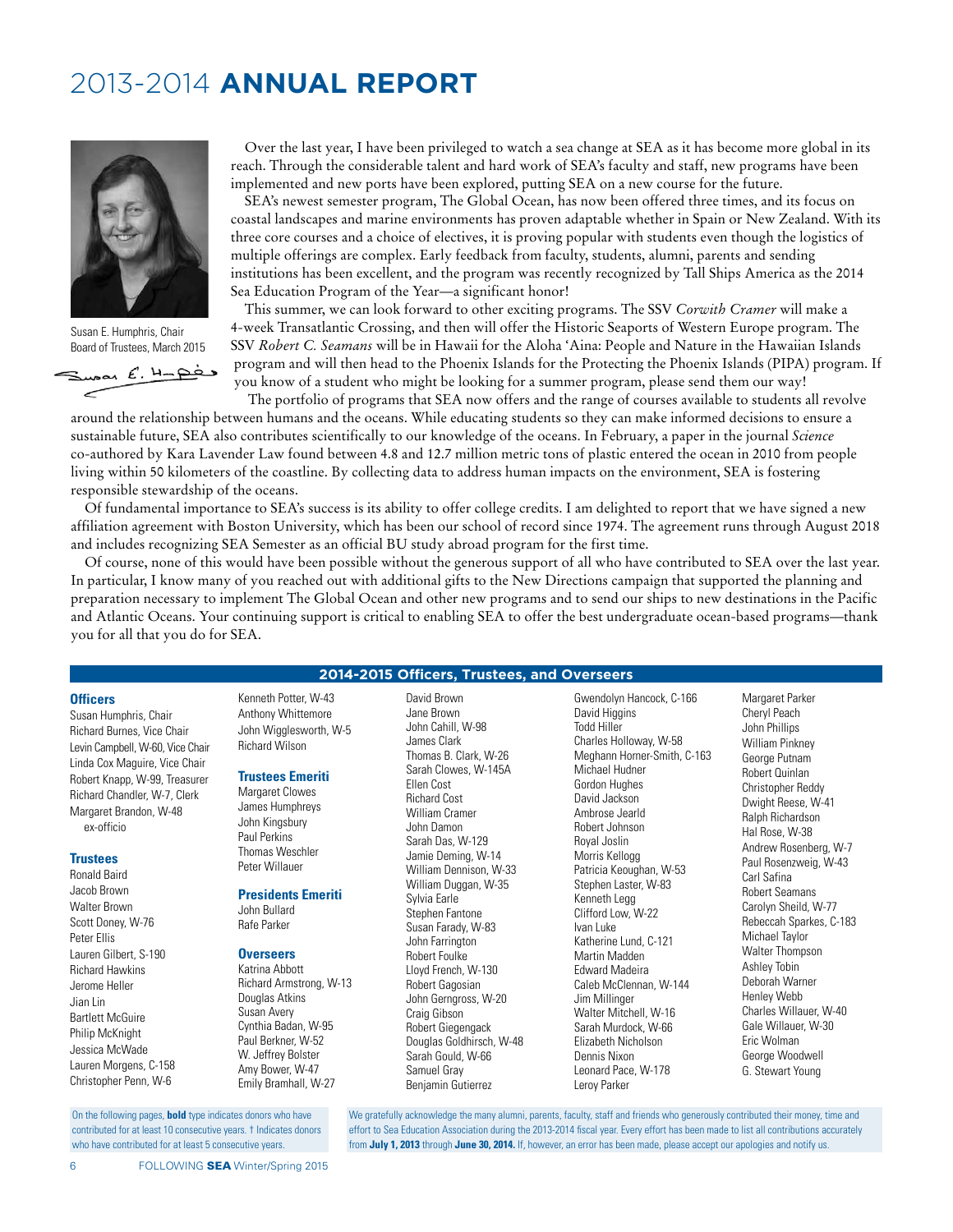# Annual Fund Donors

# **Trustee and Overseer Donors to the Annual Fund 2013-2014**

# **Trustees**

Ronald Baird † Margaret Brandon, W-48 † **Jacob Brown Walter Brown Richard Burnes Levin Campbell, W-60 Richard Chandler, W-7** Scott Doney, W-76 † **Peter Ellis Richard Hawkins**

#### **Trustee Emeriti**

**John Kingsbury Paul Perkins Thomas Weschler Peter Willauer**

**Susan Humphris** Jian Lin † **Linda Cox Maguire** Bartlett McGuire † **Philip McKnight** Lauren Morgens, C-158 † **Richard Murray, W-71 Christopher Penn, W-6 Kenneth Potter, W-43 Richard Wilson**

# **Presidents Emeriti**

**John Bullard Rafe Parker**

#### **Overseers**

Katrina Abbott † Richard Armstrong, W-13 Susan Avery † **Cynthia Badan, W-95** Paul Berkner, W-52 **W. Jeffrey Bolster** Amy Bower, W-47 † **Emily Bramhall, W-27** David Brown † John Cahill, W-98 **James Clark Thomas B. Clark, W-26** Sarah Clowes, W-145A † William Cramer † John Damon † **Sarah Das, W-129 Jamie Deming, W-14 William Duggan, W-35** Sylvia Earle **Susan Farady, W-83 John Farrington Robert Foulke Robert Gagosian** Robert Giegengack † **John Gerngross, W-20 Lauren Gilbert, S-190**

Robert Giegengack † **Douglas Goldhirsch, W-48 Sarah Gould, W-66 Samuel Gray** Benjamin Gutierrez Gwendolyn Hancock, C-166 † Jerome Heller † **David Higgins** Charles Holloway, W-58 † **Meghann Horner-Smith, C-163 Gordon Hughes David Jackson Ambrose Jearld** Robert Johnson † Royal Joslin † **Morris Kellogg Patricia Keoughan, W-53 Robert Knapp, W-99 Clifford Low, W-22** Katherine Lund, C-121 † Edward Madeira † **Timothy Mahoney** Jessica McWade † **Jim Millinger** Walter Mitchell, W-16 † **Sarah Murdock, W-66** Dennis Nixon

**Leroy Parker Margaret Parker** Cheryl Peach John Phillips **George Putnam Robert Quinlan** Christopher Reddy † **Dwight Reese, W-41** Howard Ris † Hal Rose, W-38 † Andrew Rosenberg, W-7 † **Paul Rosenzweig, W-43 Carl Safina** Robert Seamans † **Carolyn Sheild, W-77** Rebeccah Sparkes, C-183 † **Michael Taylor Walter Thompson** Ashley Tobin † **Deborah Warner** Anthony Whittemore **John Wigglesworth, W-5 Gale Willauer, W-30 Eric Wolman George Woodwell** G. Stewart Young

### **Established in 1991,** the Anchor Watch society honors those who provide gifts to Sea Education Association through their estates or life-income plans. We are pleased to recognize these special donors during their lifetime and to celebrate the important role that the Anchor Watch society has in the future of SEA.

Jacob and Barbara Brown Richard Burnes Thomas B. Clark, W-26 Norris Claytor John Damon E. Peter Elsaesser Edwin Fischer Samuel Gray

Grace Hinkley Patricia Keoughan, W-53 Fred Larson Mary Madden Michael Madden Philip McKnight Don McLucas Jim Millinger

Margaret Parker Paul Rosenzweig, W-43 David Ross Carolyn Sheild, W-77 Galen and Anne Stone Janet Wagner Eric Wolman

# **MASTERS (\$10,000 AND ABOVE)**

**Anonymous (3) Rick and Nonnie Burnes Levin Campbell, W-60** Sarah Clowes, W-145A † **Morris and Elizabeth Kellogg Robert Knapp, W-99, and Kristin Collins Edwin and Linda Morgens Margaret Parker**

Matthew Sarver and Lauren Morgens, C-158 † Manning and Virginia Smith †

# **Brooks, W-36, and Catherine Wallin**

Steuart Walton, W-158B † Thomas Watson and Rowan Smith, S-183 **HELMSMEN, (\$5,000 TO \$9,999) Anonymous Timothy, W-54, and Sandy Armour Jacob and Barbara Brown Walter and Kiyoko Brown** Peter and Susan Forster **John, W-20, and Cheryl Gerngross** Kathleen Joseph, W-58 † Jeff and Maria Mason † Bartlett and Cynthia McGuire † **Robert and Susan, W-10, Nalewajk** Clare Parker, C-138 † **Leroy and Winifred Parker Christopher, W-6, and Diane, W-16, Penn** Arden Pickoff-Rafferty, S-248 Thomas Rafferty and Dian Pickoff **George and Kathy Putnam** Robert and Stella Mae Seamans † **Eric Swergold, C-102, and Dawn Dobras Robert Szafranski, W-98, and Nguyet Vo**

**Major Donors Club**

**Anchor Watch**

# **MATES (\$2,500 TO \$4,999) David, W-71, and Lynn Butler Richard, W-7, and Cynthia Chandler James and Ruth Clark Judith Cook Samuel and Margaret Gray Edwin and Cassandra Milbury Robert and Sally, W-15, Quinn Michael Rothman and Bonnie Fry Rothman, W-103 G. West and Victoria Saltonstall** George Stone and Gay Callan **William and Mary Warden Richard and Anne Webb Charles, W-40, and Gale, W-30, Willauer Eric and Sandra Wolman**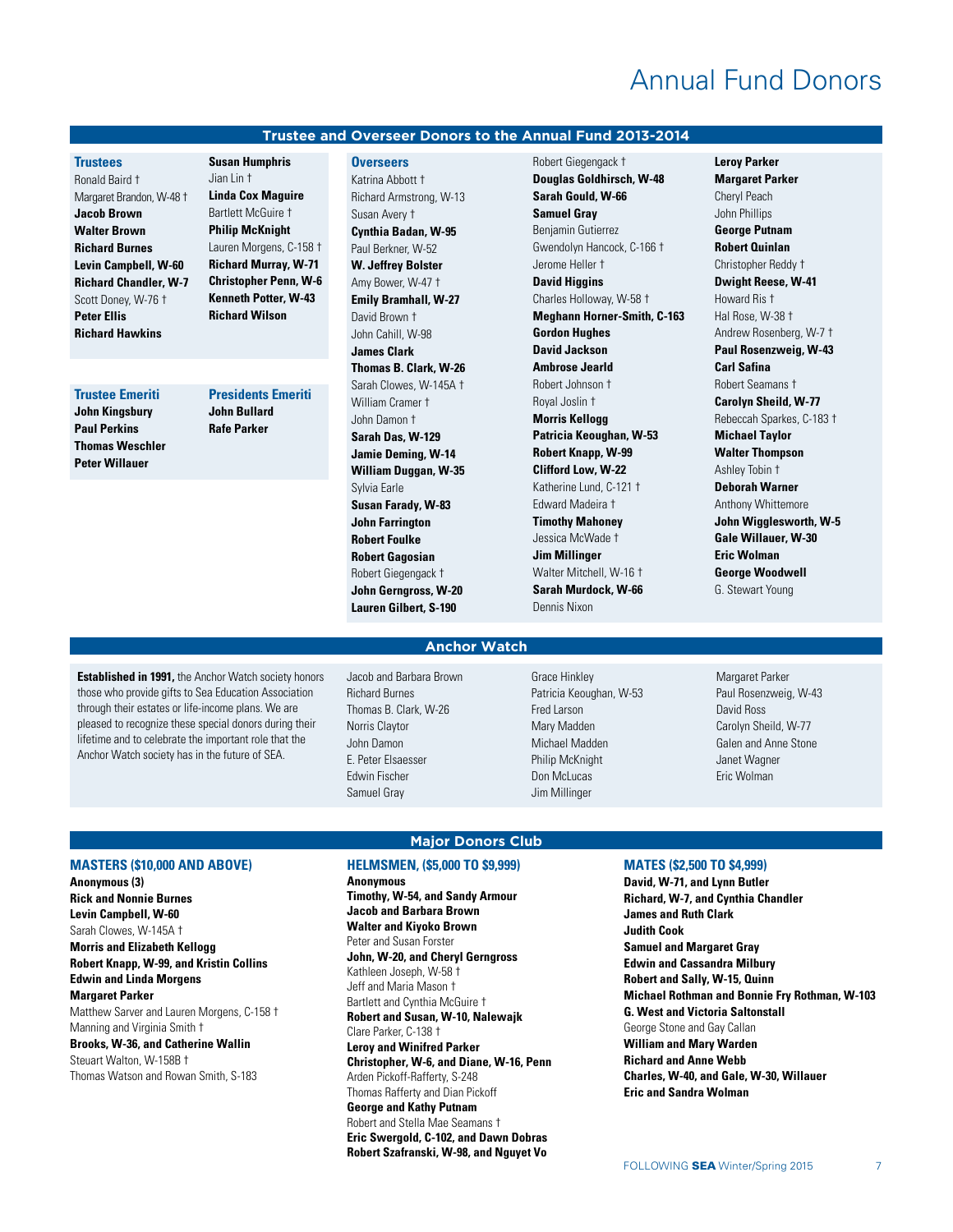# **SEAFARERS (\$1,000 TO \$2,499)**

# **Major Donors Club (continued)**

**Donald and Barbara Abt** Peter and Stephanie Appleby **Franklin, W-43, and Nancy Armour** Richard Armstrong, W-13 Susan Avery † David Bae and Janine Shissler, C-110 **Emily Bramhall, W-27** Margaret Brandon, W-48 † John, W-98, and Rachel Cahill **Seth, W-132, and Kirtley Cameron Levin and Eleanor Campbell Robert Campbell, W-58** William Cramer † **David Drinkwater, C-113 Peter and Cynthia Ellis** Ford and Jean Elsaesser † John Evers\* † **Ralph and Erika Forbes David, C-174, and Laura Frank John and Meryl French Michael and Heather, W-137, Goldberg** Caroline Good, W-136 † **Virginia Gray Richard Hawkins and Marian Ferguson** Jerome and Anne Heller † **David and Ilona Higgins** Daniel and Lori Hirce Ryan Hirce, S-221 Robert and Christine Holo **Gordon and Elizabeth Hughes Ambrose and Anna Jearld Barbara Woll Jones** Jonathan Kaplan and Marci Glazer, C-103 Brandon Kampschuur, S-209 Edward Kane and Martha Wallace † William and Jaynie Kind Walter Kuklinski and Jessica McWade † **James Lazar, W-78, and Carolyn Leep** Kenneth and Ardelle Legg Beau, W-132, and Jennifer Lescott † Jian Lin and Kelan Huang † **George Lohmann and Susan Humphris** Edward and Grace Madeira † **John Maguire and Linda Cox Maguire R. Hardin Matthews and Jane Dougan** Jeffrey and Kathryn McCarron **Philip and Kathy McKnight Daniel and Amy, C-151, McMorrow** Peter and Valerie McNeely **Steven Morgan** Michael Murrell and Jane Caffrey, W-55 † **Paul and Mary Perkins Peter and Victoria, W-77, Philip** Carol Przysinda **Dwight Reese, W-41 Matthew Reynolds and E. Denley Poor-Reynolds, W-57** David and Marian Rocker **George Rockwood** Hal, W-38, and Lisa Rose † **Paul Rosenzweig, W-43, and Kathleen Kunzer Edward and Susie Rowland** Arthur and Laurie Sackler Daniel Scheuer

Matthew Scheuer, C-240 Arah Schuur, W-122 † **Michiru Shimada, C-148** Chester and Leslie Siuda † Cutter and Stacey, W-153, Smith † Bryan, C-183, and Rebeccah, C-183, Sparkes † **Veronica Sperling Eric Swergold, C-102, and Dawn Dobras Leopold and Jane Swergold Walter and Nancy Thompson Rachel Tilney, C-109** Jeffrey and Rebecca, C-144, Trachsel † **Janet Wagner** Christopher and Katherine, W-21, White † **Richard Wilson Bonnie Wood, W-36, and Janet Wheeler George and Katharine Woodwell** G. Stewart and Mandy Young

### **BOW WATCH (\$500-\$999)**

John and Judith Alexander Ronald and Kay Baird † **Talbot Baker, Jr.** Steven Barkan and Barbara Tennent † Katrina Barnes, S-210 † Donald Bell and Elizabeth McNerney Andy Black, C-107 † William and Beatrice Booth **John, W-137, and Mayumi Bowen Francis and Margaret Bowles John and Nancy Braitmayer** David Brown and Sheila McCurdy † **Kathryn Carlson, W-94** Peter Cheimets, W-7, and Karen Benedek Douglas and Jocelyn, W-46, Childs **Russ, W-34, and Betsy Chinnici** Steven, W-90, and Sandy D'Antonio † Duane De Freese, W-26 **Ian Desai, S-185 Rohit and Katharine Desai Nicholas and Birgitte Dill William, W-35, and Deborah Duggan** Harlow Farmer and Nina Lian, W-39 † David Fisichella and Amy Bower, W-47 † Richard and Joan Francolini **Stuart Frank and Mary Malloy** Robert and Diana Friedman George, W-154, and Sandra Gilpatrick Amanda Goodpaster, C-112 James and Carol Greenough † **Kevin Holden and Judith Gregg-Holden, W-96** Stephen and Sally Gresham † Lola Grillo, S-218 Peter and Marion Grillo Elizabeth Haffenreffer, S-191 **Jane Hallowell** Sally Hatala Joseph Hickey, W-128 **James, C-140, and Diana Higgins** Anthony and Lynda Hitschler Melville Ireland † Katherine Irvine, W-83 Alexander and Nora Jinishian Garrett and Barbara Johnson †

**Steven and Carolyn, W-36, Jones Kirk, W-111, and Elana Keil John and Louise Kingsbury** Thomas and Susan Knight Dave Lemonick and Mary Tuttle † George and Emily Lewis † Norman,W-48, and Sarah Livingston **Robert and Constance Loarie Vincent and Crystal Lucchesi** Tom Luxon and Ivy Schweitzer Josh and Erin, W-155, Madeira † Timothy Mahoney and Pamela Donnelly † Catherine Mannix, W-63 Osamu and Grace Matsutani Caleb McClennen, W-144 **Gordon and Judy McGovern** Georges and Mary Mejaes **Richard and Katherine Mellon William and Audrey Meyer Jim Millinger** Destaye Moore, S-190 Marieta Moore Ryan Mullins, C-204 † Christopher Myers, W-68 Abraham Nussbaum and Elin Kondrad, C-153 † Ryan O'Toole, S-209 Finley and Patricia Perry John and Charlotte Phillips Christy Pichel **Malin Pinsky and Kristin Hunter-Thomson, W-177** Marc, W-141, and Emily Porter **Kenneth, W-43, and Judy Potter** William and Diane Pulleyblank † Daniel, W-57, and Amy Beth Quible **Robert and Judith Quinlan Abbott and Katharine Reeve** Aaron Roland, W-18, and Annelise Goldberg Craig, W-37, and Kristi Russell **Carl Safina** John and Katrina, W-15, Schilling Keil, C-110, and Margarita Schmid **Gary Schwarzman** Scott Seaver, W-31 <sup>+</sup> **Ross and Kathleen Sherbrooke** Sally Skimin, C-119 **Andy Smith and Meghann Horner-Smith, C-163 Holbrook, C-105, and Tracy Smith** Richard and Kim Soule **Wallace and Pamela, W-75, Stark Peter and Elizabeth Thomson** Joseph Twichell **Robert Van Alen, W-121, and Colby Enderton** John, C-113, and Susan Waldren † Joshua Weil, W-79, and Claire Mollard **Thomas Weschler** Anthony and Rhoda Whittemore **Edwin, W-81, and Susan Williams** Sylvia Wolf, W-37 † **Alastair Wolman** Glen, W-118, and Lisa Wortman **Erik Zettler and Linda Amaral Zettler** Tania Zouikin On the following pages, **bold** type indicates donors who have

contributed for at least 10 consecutive years. † Indicates donors who have contributed for at least 5 consecutive years.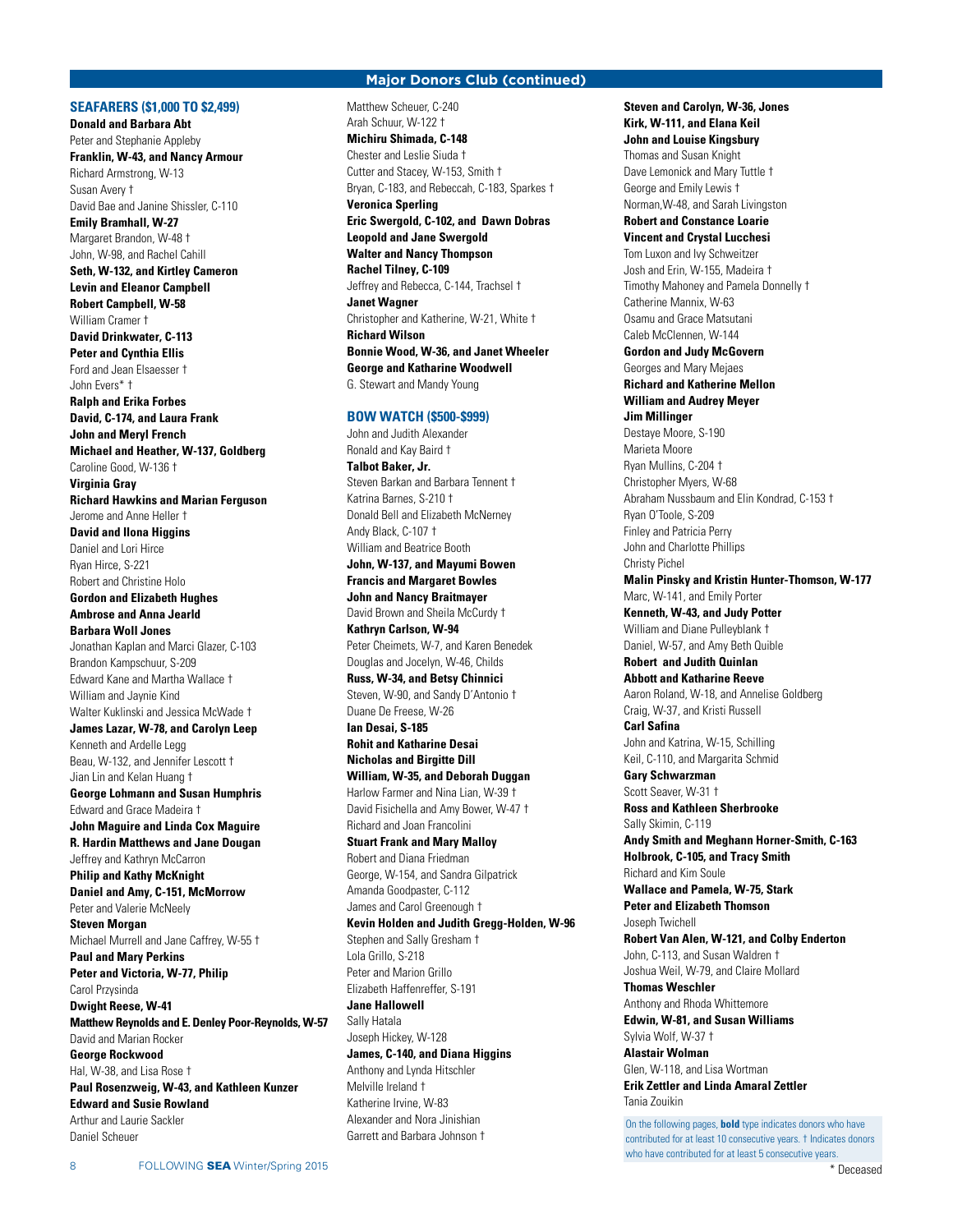# **ANNUAL FUND Alumni Donors**

**46**

#### **01** Kurt Erickson Ann Street **Craig Williamson**

**03 Thomas Carley** Samuel Howe John Millar Tom Robinson

**04** Carl Hauquitz † Andrea Hurtt

**05 Larry Kammer John Wigglesworth**

**06 J. Blair Hamilton** James McSwiggen **Christopher Penn John Sculley**

**07 Richard Chandler** Peter Cheimets John Hacunda Cynthia Hyde † Alan McIlhenny † Andrew Rosenberg †

**10** Gary Borda † William Davies **Susan Nalewajk Andrew Wolf**

**11** John Herman **Paul Toczydlowski**

**12** Steve Wagner †

**13 Jamie Deming** Richard Armstrong Leslie Rosenfeld †

**14** Jean Marvel Steven Waterman

**15 Todd Carlson Sally Quinn** Katrina Schilling Aprille Sherman

**16** Walter Mitchell † **Diane Penn**

**17 Janice Olsen**

**18** Nancy Beall Hendren † **Lucy Loomis** Marilyn Proulx Aaron Roland William Wulsin

**20 John Gerngross** Peter Rodin

**21** Jacob Korngold † **Raymond Palombo** Katherine Sawyer White † **Robert Wiberg**

**22 Clifford Low** Stuart Stedman † Peter Thomas

**23** James Bruce Seth Garfield **Steve Hudson** William Snedden † Gregg Swanzey

**24 B. Cort Delany**

**25** Allison Schumer † Nan Walker

**26 Thomas B. Clark** Duane De Freese Claudia de Mayo Richard Wood

**27 Emily Bramhall** George Hall

**28** S. Thompson Bolmer Jonathan Hart

**29** Anonymous Heidi Kaplan Roger Noble **Robert Swarm**

**30** Christine Duerring † **William Fanning** Mark Klemperer † **Dody LeSueur Gale Willauer** Kristina Wood

**31** Anonymous Eleanor Mariani Scott Seaver †

**32 Chel Anderson** Elizabeth Billig Susan Scotto-Dyckman †

**33 William Balch** John Beaman † **Anne Chapin** Susan Kearney Anita Meissner John Quilty

#### **34 Russ Chinnici**

**35**

**Anonymous** 

Henry Amabile † Leslie Bulion † David Donegan † Ellen Doris **William Duggan** Jonathan Leavitt † Michael Nathan **Melinda Edgerley Pearce John Taylor**

**36** Loralee Clark † **Carolyn Jones Brooks Wallin** Leslie Will **Bonnie Wood**

**37** Stephen Burnham Craig Russell Sylvia Wolf †

**38 Anonymous** Hal Rose †

**39** Nina Lian Janet McMahon Elisabeth Morris George Rockwood

**40** Gail Lima **Charles Willauer**

**41 Ella Quintrell Dwight Reese** Hervé Thébault Marion Valpey

**42 Mary Jo Dedon** Julie Miller James Snyder Daniel Tierney

**43 Franklin Armour** Ross Friedman Dave Goldsmith **R. Steve Luce Kenneth Potter Paul Rosenzweig** Christina Swanson

**44** Katherine Bradford † Mary O'Brien

**45**

**Gwen Burzycki** Grace Evans Dennis Fitzpatrick **Lynn Collins Francis Nicholas LaFond** Martha Martinez del Rio William McMahon † Mark Tedesco † Robert Visnick †

# Jocelyn Childs

Bradley Dyer † **Agnes Rapoli** Stacy Rappleyea

**47** Amy Bower † Andrew Goode Kevin Muench Kristin Thompson **Edward Tokarski**

**48** Margaret Brandon †

Wendelyn Duquette Brenda Fogarty Rodman Getchell † **Doug Goldhirsch Edward Grier** Helen Jackson Norman Livingston **Lori Petitti** Christopher West

**49** Anonymous

Amy Wolff

**50** Anonymous † **Priscilla Brooks** Jeffrey Dickison Lisa FitzGerald **Wynn McCloskey Robert Nolan** Kathy Tokos †

**51** Cara Adler Deborah Arey Susan Bernacki Cornelia Brown Susan Duke **Hilary Hudson** Susan Mann David Whitney

**52** Paul Berkner **Gwenllian Scott Linda Carlson Witte**

Karen Woodberry

**53** Michael Gregg **Mickey Jones Patricia Keoughan**

**54** James Anderson **Timothy Armour Mariette Buchman** Chris Patricoski Robert Schoenberger

**55 John Abrams** Jane Caffrey † **Nancy Gravina** James House Brian Marotz **Marc Overlock**

Nickoletta Swank

**56**

Jeanne Foussard † Steve Lemos **Damon Matson** Peyton Robertson Marie Vayo-Greenbaum

### **57**

**Carin Ashjian** Douglas Eisinger † **Marla Gearing** Rebecca Hemphill **E. Denley Poor-Reynolds** Daniel Quible Charles Robinson

**58 Robert Campbell** Charles Holloway † Kathleen Joseph Adrienne Kalbacher Stephen Lafrance † Lauren McKean Allen Reilly

**59** Anonymous † Claudia Corwin **Aaron Horwitz** Margaret Jay **Patrick Keenan** Sarah Klontz Sarah Kohl † **Sarah LeDoux** Lynn Mahaffy **Patricia Mahoney**

**60 Levin Campbell** Margaret Carroll Christopher Kelley † Ellen Mihaich Martha Moulton †

William Romey

**61** Deborah Carlson † Darik Corzine † Cari Furiness Patricia Goffinet † Thomas Goffinet † Jennifer Sturmer Lawrence Taborsky Matthew Tanzer **Craig Timmins**

**62** Randall Bouchard **Barbara Dinkins Elizabeth Briggs-Feighan** David Jenkins Drew Schembre

**63** Jeanne Grasso † Flournoy Holland † **Elizabeth Jakob** Catherine Mannix † Andrew Milliken **Peter Nalen** Renee Turley †

**64 James Kerney** Gail Kineke

**64** (continued) Albert Potts Cynthia Robinson † **Susan Service Lisa Sherman**

**65**

Janvrin Demler † Susan Pierce Ferrari **Philip Huffman Penny Lacroix** Amanda Madeira Mary Ellen Masciale † **Alec Maxwell-Willeson** Cy Oggins †

**66**

**Reneè Allen** Greg DiLisio **Hugh Ferguson Sarah Gould John Kelley Sarah Murdock** N. Allyn Pistole **Jennifer Woodward**

**67** Carolyn McConnell-Reeder David Raible †

**68 Edward Conti** Tisa Hughes Cynthia Layport Christopher Myers Laurie Radovan

**69**

Mary Ann Boyer Catherine McCabe Mark Nelson Elizabeth Reuman Nancy Williams

**70** Janet Buskirk

**71 David Butler** Kristina Caldwell † Helen Hollingsworth **Richard Murray** Stacie Leo Pinney **Dean Smith**

**72** David Brown Merril Cousin † Michael Jacobson Alexandra Murphy **Christopher Perry** Norman Price **Todd Rambo Edward Walton Elizabeth Whyley**

**73** Frederick Breaux Sarah Enright **Kimberly Heiselman** Amy Ward

**74** Wendy DiChristina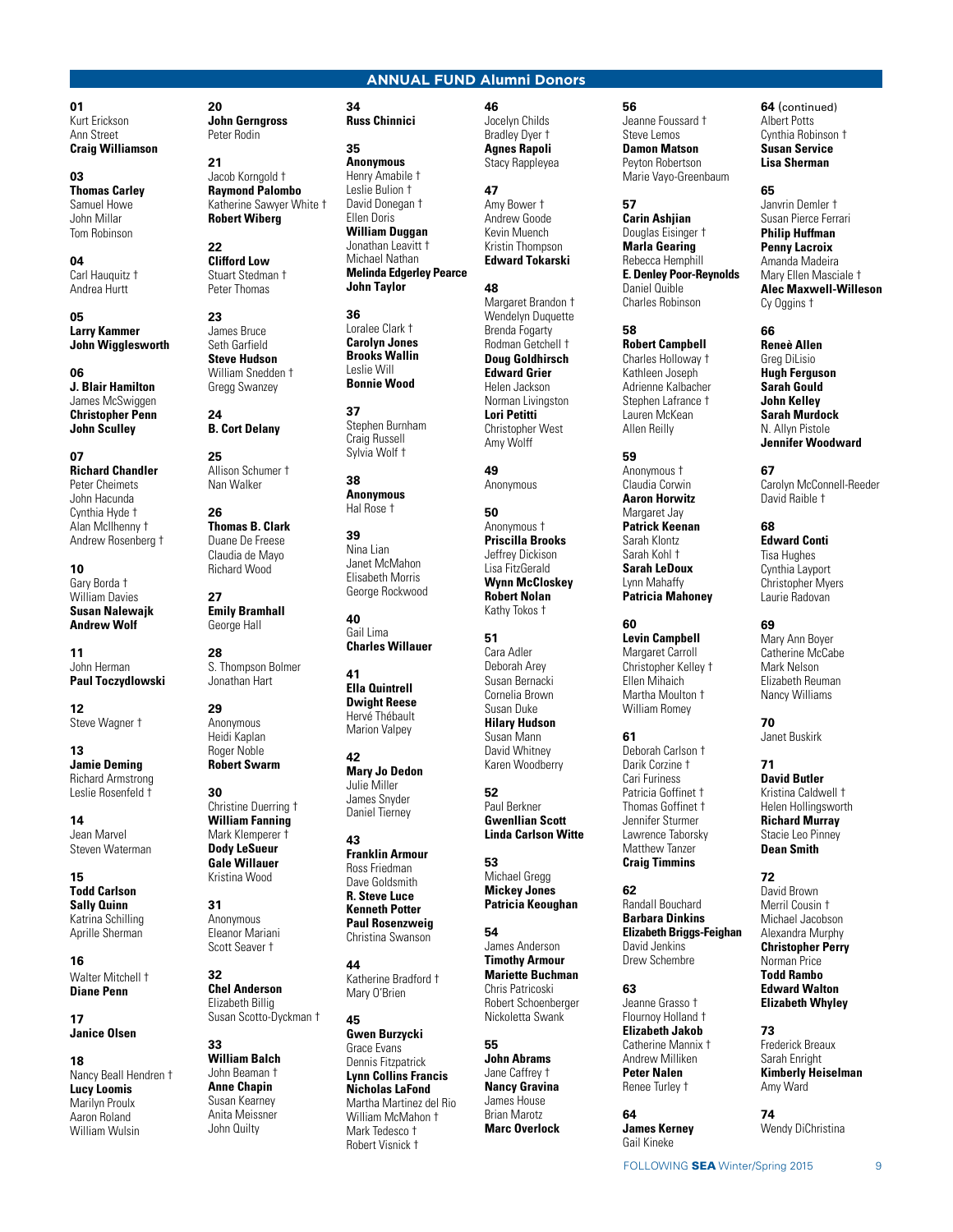**75** Lisa Ballard Elizabeth Doxsee † Kelly Dryden † Catherine Jahrling **Jeremy Salesin Pamela Stark**

# **76**

Scott Doney † Lisa Lierheimer † Patrick O'Reilly

# **77**

Glen Leer Elisabeth Marr **Victoria Philip Carolyn Sheild** Katherine van Liere †

**78** Anonymous **Charles Courtsal** James Lazar **Philip Marsh** Katherine Porterfield Thomas Rohrer

### **79**

Susan Boehme † Virginia Pillsbury Stephen Rader † Joshua Weil Benjamin Wolff †

**81**

Jonathan Detwiler George Leonard James Morrill Rochelle Seitz Edwin Williams

**82** David Bank †

**83 Susan Farady** Lynne Holler

Katherine Irvine Steve Laster †

**84** Elizabeth Concaugh † Christopher Ferguson Nina Nesher Richard Pendleton † Susan Perelman **Carl Stevens**

# **Elizabeth Stevens**

**85** Jennifer Allen **Robert Beede** Katharine Jensen †

**86** Vincent Hormovitis Timothy Kenna

#### **87 Andrew Felcher David Johnson** Ashley Ransom

**88** Kelly Fuentes Steve Gold

**88** (continued) **Robert Ultan** Kathryn Wheeler

**89** Jeanette Fielden † Peter Hodum † Helen Rozwadowski

**90**

### Stacy Allen Valerie Beck † Steve D'Antonio † **Ingrid Dockersmith** Barbara Maynard † Barbara Toomey † William Toomey †

**91** Scott Goldsmith Nils Jackson

**92** Michael Aasland Paul Anastasio Laurel Anderson **Gregory Braun** Martin Chin Michelle Dorlon Heather Franklin † Siobhan Gordon E. Bradley Grenham † Benjamin Hall † Lucy Hersey **Janet Keeler** Aimee Kemper Patricia Murer † **Jennifer Nauen** Daniel Rolince Aaron Rugh † **Claire Timbas** Sue Woodward Patrick Worfolk †

**93** Amy Blumenberg **Amy Logan**

**94 Kathryn Carlson** Thomas Jester Jeffrey Packman

#### **95 Cynthia Badan** Robert Bein † Philip Conner † Brian Levy †

**96** Michael Budniak **Judith Gregg-Holden** Charles Snee

#### **97** Andrew Campbell † John Cooke Michael Johnson Trap Puckette Nooc Thai Teresa Weronko

10 FOLLOWING **SEA** Winter/Spring 2015 **98** John Cahill **Marjorie Friedrichs** Martha Stark †

**98** (continued) **Robert Szafranski** Valerie Zandoli

# **99**

Stephen Cann Deborah Greene **Robert Knapp Christopher Legault** William Ross Karin Wagner † Keith Wight

**100 Stuart Friedman** Christopher Kilbridge † **J. Parke Logan** Susan Marks Pawlak Catherine Roosevelt Roshan Swope

# **101**

Gregory Burdick † **George Duane** Karen Rennich Eric Sigler †

**102** Holly Davis Johnna Doyle † K. Brennan Klose Daniel Polidoro **Eric Swergold** Amy Young

**103 Anonymous Christabel Choi** Marci Glazer **Steven Hilger Bonnie Fry Rothman**

**104 Elizabeth Hasse** Terri Lehman † Gary Matusow Amy Vince †

**105** Erin Black Susan Carter Lori Givonetti Andrew Rhoades **Holbrook Smith Alton Straub**

**106 Rebecca Arenson-Rachlinski** Ginny Eckert Hannah Parker †

# **107**

Andrew Black † Katherine Cherian Daniel Evans Michael Loyd Carrie McCusker Rachel Parry **Courtney Richmond**

# **108**

David Bernhart † Kathryn Brandt S. Brooke Brown Jonathan Dunfee Sarah McIlroy

#### **109** Kerry Dorton B. Clayton Gentry **Jennifer Haddock** Laura Kenna Christopher Knowlton Katherine Mansfield Frederick Stewart Rachel Tilney

**ANNUAL FUND Alumni Donors (continued)**

**110** Christopher Ducko † Christopher Reich Keil Schmid Janine Shissler

**111** Robert Anderson Greg Castell Shelby Collier + Curtis Dailey **Kirk Keil**

Marc Leonardo **James Ramsdell** Elizabeth Tuohy

**112** Amanda Goodpaster **Nancy Israel** David Lamberger + Lisa Carter Moerner

#### **113** Jonathan Burke † Jonathan Burt Drusilla Clarke Rebecca Countway **David Drinkwater Scott Gilbert** Leanne Kersey Joseph LeProhon Roger Pinnicks **Richard Schlereth**

John Waldren †

**114** Stacey Beaulieu **Craig Butterworth** Jennifer Childress Jackson Murphy † Jennifer Van Ness Brian Watson † Daniel Wilcox

#### **115** Julia Gutreuter Rebeka Merson Valerie Solar Woodward Jocelyn Stamat †

**116** Peter Bender Maribeth Cyr Amy Harry

**117** Kristen Bailey Megan Baker Troy DeRego

#### **118** Maralee Harrell Pamela Jones † **Megan Murray** Glen Wortman

**119** Walter Carr † **Shannon Doubet** Craig Marin **Karen Sauls** Sarah Skimin

# **120**

**Jeffrey Hughes Krista Longnecker** Anne Ogilvie † Michele Timko

**121** Katherine Cardinal Pamela Clark † Elissa Katz † Katherine Lund † Wendin Smith † **Robert Van Alen**

**122** Gordon Bunting

Andrew Daniels † Tom Goddard Nora Kenneway † Ellen Kraemer Joshua Rocker **Arah Schuur**

**123** Anonymous Chris Gregory Matthew Johnson **Alexis Levitt** Matt McKenzie † Laurie Morgado Michael Sklar †

**124** N. Craig Gorton Matthew Straus

**125 Elizabeth Gilgan** Matthew Hebard † **Margaret Millings**

#### **126** Danielle Bornstein-Elbirt † Aron Clymer **Charlotte Hanley-**

**Jacobson Kimberly Howland** Erin Hubbard

Sarah Raunecker **Erica Starr** David Warren †

**127** William Aquila † **Peter Colby** Kim Decker

**128** Naomi Darling Joseph Hickey Nicole Stephenson Heather Stone

#### **129 Bruce Armbrust Christian Cox Sarah Das**

**129** (continued) Duncan Eccleston Heather Kelly P. Randall Leiser Matthew Luecke † Jennifer McDermott David Nalchaiian <sup>†</sup>

> **130** Nathaniel Dykstra **Ravi Lumpkin** Elizabeth Lyman Heidi McCann Robert Walsh

**131** Matthew Holstein Virginia Leslie Mary Myles

Bradford Whiting

**132**

**Seth Cameron** Andrew Enright † Brannon Fisher † **Justin Harrison** Erin Koenig Beau Lescott †

**134A** Pat Harcourt

**135** Jay Bonahoom **Heather Bryant** Noah Coons Shannon McKenzie † Peter Tilney

**136 Caroline Good** Jacqueline Mitchell

**137 John Bowen** Eliza Fortenbaugh † Jason Francis **Heather Goldberg** Kristin Russell Aaron Sloboda **Eric Stoddard** Elinor Todd † **Amanda van Heyst** Sarah Weinstein-Knowlton

**138** Cara Fritz † Clare Parker †

**139** Jonathan Levy **Catherine Parker**

**140** Jessica Forton † Wendy Goyert † **James Higgins** Jennifer Mott

**140A** Peter Bertash

On the following pages, **bold** type indicates donors who have contributed for at least 10 consecutive years. † Indicates donors who have contributed for at least 5 consecutive years.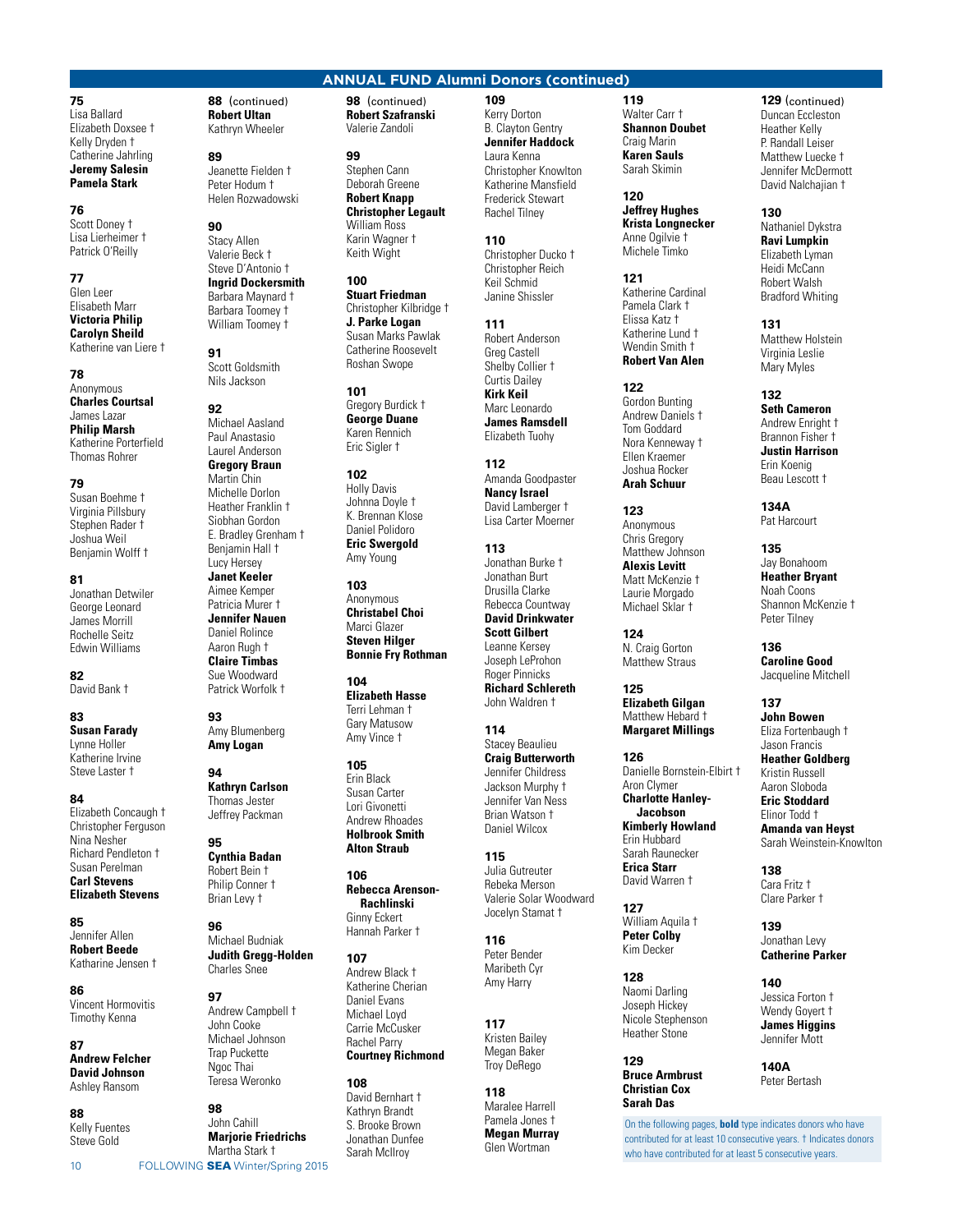**141**

Cheryl Kearns Jonathan Kohler Darrin Ladd **Aurianne Lopatka** Marc Porter Eric Tytell

### **142** Erin Gutierrez Amy Siuda † **Stephan Tompsett**

**143 Anonymous Donald Keel**

**144** Sarah Baraff **Alisa Barnard** Olivia Hauser **J. Bradford Hubeny** Bradley Jewett Caleb McClennan Andrew Siuda † Rebecca Trachsel

**145** Brendan Blumenstiel Scott Boughton Adam Heffernan **Jonathan Zwarg**

**145A** Sarah Clowes †

**146** Jennifer Baughman

**146A** Robert Jaye †

#### **147** Andrew Brodie Patricia Buckley Emily Hatfield † Sarah Stearns

**148** Kelwin Conroy Patrick Convery Brook Detterman Susan Hammond † **Michiru Shimada**

#### **149** Sarah Bryant Charlotte Engelman Nathan Kranes **Daniel Pollard** Michael Reilly † Rachel Wade

**150** Matthew Bernier **Joseph Creney Anne Elefterakis** Catrina Parrott **Philip Petrone** Sarah Webster †

# **151 Amy McMorrow**

**152** Kathleen Hallee †

\* Deceased

**152A** Nancy Cande † Judith Morlan Maureen Nolan **Richard Rodin** Stacey Strong

# **153**

Renee Baribault Joshua Frederickson † Molly Frederickson † Elin Kondrad † Christopher Lanoue Jessica Macrie † Scott McAuliffe Stacey Smith † Lauren Turner Julie Vecchio

**Shane Walden**

**154** George Gilpatrick **Kathryn Hubeny** Bryan McCarthy

**155** Catherine Bozek † Erin Madeira † E. Anders Matney

**156** Anonymous Kathleen Kennedy

**157** Andrew Loschert Meggin Taylor

**158** Lauren Morgens † Brian Sperling †

#### **158A** Bonnie Garcia Clarice Holm † Antoinette Kelly † Mary Anne McQuillan

**158B** Steuart Walton †

#### **159** Robert Hancock † Jaime Mason † Anne Samuel Justin Taylor Lauren Taylor David Walsh

**160** Timothy Dwyer † Joshua Newth

#### **161 Amy Ballentine Stevens** Curtis Barry Sarah Bunker W. Van Cantor † Jay Reynolds Reid Smith **Melissa Solomon**

**Darlington 162**

Elizabeth Ellwood † Katherine Fish

# **ANNUAL FUND Alumni Donors**

**162** (continued) **Jodi Meck** Johanna Mendillo † **James Thomson** Stephanie Trafton

**163** Anonymous Jaime Beranek † **Meghann Horner-Smith**

**163A** Matthew Gangl

**163B** C. David Burt **Michael Horn** Janet Loynes

**163C** Susan Wainwright

**164** Anonymous † James Hildebrand † Joslyn Meier Zoltan Szuts

**165** Gabriella Andrews Kate Buckman **Deborah Liptzin** Emily MacKinnon

Morgan Simmons + Benjamin Urmston † **166**

Gwendolyn Hancock † Alexander Hay

#### **167** Heather Borkowski David Carlson Marquerite Fontaine <sup>†</sup> Sarah Gonnella Benjamin Hussa Sarah Ladd Nicholas Pfleghaar

**168** Meghan Blake Ashley Francis Elizabeth Grubin † Diane Morgan Gretchen Stuppy Carlson

**169 Ryan Gordon**

**170 Peter Frantz** Amy Gubbins Adrienne Makita Rebecca Royal

### **171** Nicole Cheatle **M. Graham Furlong** Laura Gilbert Alison Gray † Justin Martinich † Anna McGaraghan † Sarah Spotts

**172** Eric Hartge **Morgan Nickerson Elizabeth Stefany**

**172** (continued) **Elizabeth Strojny\* Adam Vitarello** Patrick Wood

#### **173** Lauren Davies

Elizabeth Eden Kyle Helland † Eric Lessard

> **174** Anonymous Christopher Acheson † Brian Ambrette Erica Bradstreet † Nicole Casper **David Frank** Whitney Horstman Walton Shepherd

**175 Peter Hahn** Jessica Starr Boz † Ashley Swain

**176C** Sarah Shea

**176D** Lucy Trainor **177** Colleen Allard Sarah Borgstadt-Smith †

```
Christopher DeCosmo
Kristin Hunter-Thomson
Amy Larocca
Amanda Zoellner †
```
**178** Samuel Chamberlin Juliana Miller Leonard Pace **Steve Ruane**

#### **179** Allison Binkowski Kalmia Buels Elizabeth Burakowski Jonathan Cedar Rebecca Hooper Holland Jaime Jones Jonathan Kling † Callie Scheetz †

# **180**

Choya Adkison-Stevens Katherine Florio T. Oliver Hay Bradley Kraushaar † Juliette McCullough † Kristen Starbuck Erik Wallenberg †

# **181**

Amanda Hollander Jillian Ladegard Toby Mandel Hedger † Aimee Rowe † Caleb Scheetz † Laura Kate Schrepfer

# **182** Jaclyn Bell

Laura Uridil †

**183** Anonymous Laura Hutton Abigail Kirchofer † **Thomas Martin** Rowan Smith Bryan Sparkes † Rebeccah Sparkes †

# **184**

Anonymous Hilary Branch Emily Doren Phoebe Evans † Christopher Kriegner **Abigail Magni** Lev Nelson † **Geneva Michaelcheck** Matthew Peters † Deborah Shelton Gregory Voll **Lauren Zike**

**185** Ian Desai †

**186** Sarah Gross Jacob Keaton Jason Saxe Kevin Sullivan † Allison Taylor †

**187** David Benack Alice Chen Sarah Rubenstein

**187D** Thomas Gagnon †

**188** James Palardy †

**189** Scott Hiller Laura Nelson Wil Palmieri

**190** Allison Dutton **Benjamin Erne Lauren Gilbert Heidi Miller** Destaye Moore Ryan Walsh †

**191** Antony Adler Sara Andreatta Elizabeth Haffenreffer Hilde Khou † Benjamin Schellpfeffer Carey Tinkelenberg

# **192**

Laryssa Hiller Alexandra Niederauer Lindsey Palardy † Erin Roach Nicholas Shonka

**193** Anonymous Andrew Ault Mark O'Brien

FOLLOWING SEA Winter/Spring 2015 11

# **193E** Carl Katsu\*

**194** Meghan Kallman

# **195**

Anonymous (2) Shannon Coleman Catherine Crafts M. Charles Festa Randolph Jones R. Gardner Loring Maureen Lynch Brittain Mason Kimiko Nakamura Sarah O'Connor Elizabeth Rice † Hannah Roth † Jeremy Wansor

**196** Maya Gomes Allison Klein †

**197** Sarah Herard Steven Ibara Roman Kichorowsky

**198** Anonymous Sarah Clement Hillary Goodell Erik Johanson Min-Yi Jou †

**199** Rika Anderson Erin Soucy

**200** Elizabeth Davis

#### **201** Anonymous Margaret Gregor Anna Stevens Eleanor Tripp †

**202** Matthew Blumenfeld † Noah Kaufman † Bonnie McGill †

**203**

# Jonathan Fagan Annika Savio † Andrew Scott

**204** Alexander Dorsk † Scott MacLellan Ryan Mullins † Rachel Philbrick Sarah Pilzer † Roman Shor Daniel Stone †

**205** Robert Thompson

**206** Timothy Nedimyer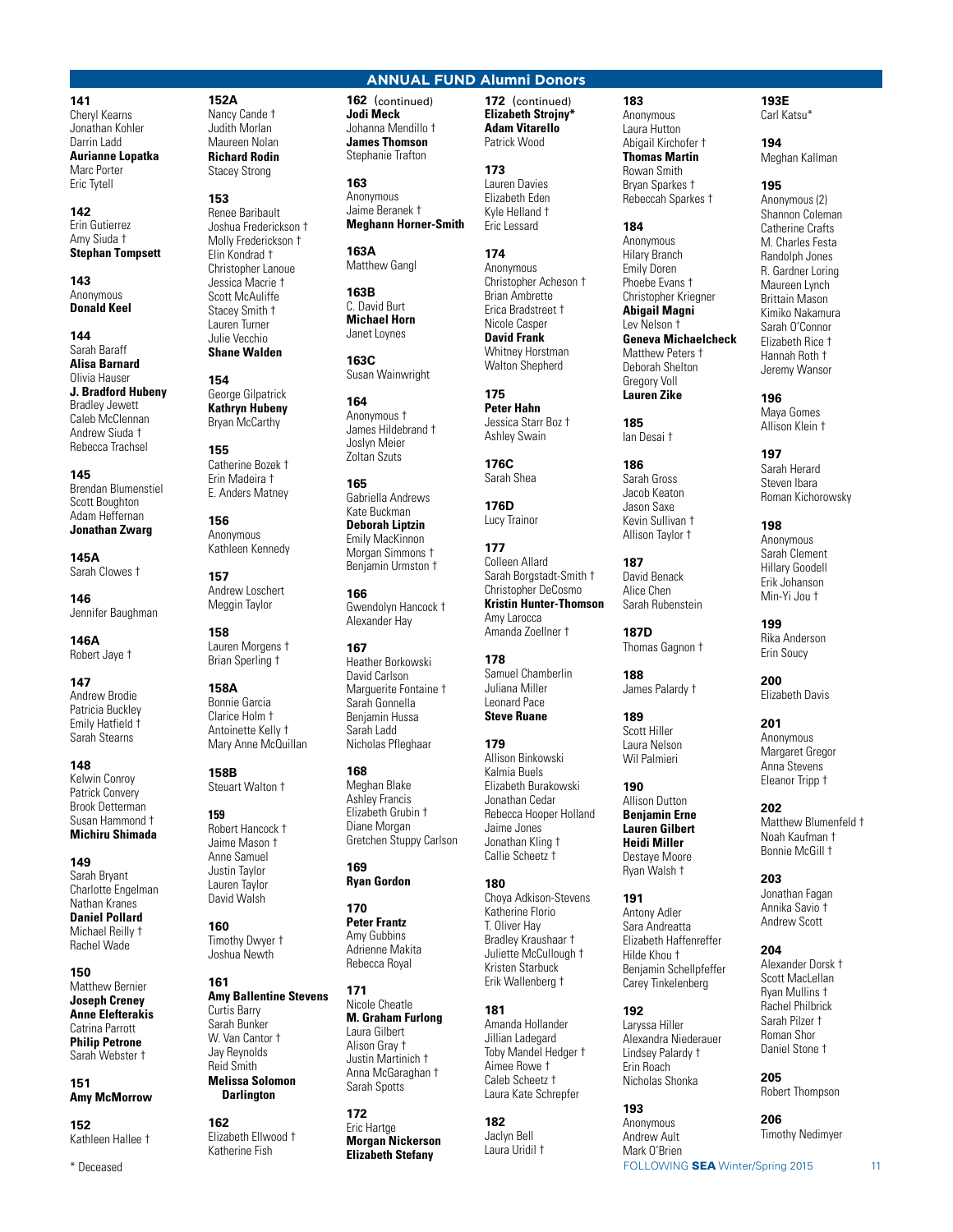**207** Hiroaki Tanaka

Lauren Wang Alan Worf

### **208**

Adam Carpenter Virginia Engel Haley Kimmet Ashleigh McCord † Marit Pollei Jameson Rogers Jane Sarno †

### **209**

Anonymous Emma Bishop Christopher Gresham Krista Hoff Brandon Kampschuur Ryan O'Toole Deena Tvinnereim Mara Vaile

### **210**

Katrina Barnes † Jessica Donohue † Katherine Letourneau Bradley Nicholson †

**211** Katherine Boldt Love † Carla Scocchi

### **212**

Craig McMaster † Lauren Schroedter † Holly Taylor Thomas Whiting

**213** Rebecca Inver †

Anonymous (12)

Denise Armstrong † Michael and Jennifer Audette Mark and Christine Awbrey **Cynthia Badan, W-95**

Carlos and Cathy Barrios Richard Batt John and Carol Beach † Michael and Ruth Beeston Charles and Barbara Bell † Donald Bell and Elizabeth McNerney Robert and Julie Bennett † Steve Bernasconi and Karen D'Agusto **J. Leonard and Dorothy Bicknell** Bradley and Madonna Binkowski James and Virginia Boldt Robert and Kathleen Bonham T. William and Beatrice Booth Stuart and Joan Boreen † David and Harriet Borton

Steven Barkan and Barbara Tennent †

**George and Marjorie Abbot** The Adamczyk Family David and Carol Adelson **Terry and Sheila Aiken** John and Judith Alexander **David Altenhofen and Mariette Buchman, W-54** Conrad and Lyn Ambrette Richard and Barbara Angle † Peter Appleby and Stephanie Raia

**213** (continued) Kathryn McMullan † Reid McMullan † Kristina Muscalino

# **214**

Anne Brett Adam Kumm Sarah Powell Catherine Schrankel

# **215**

Megan Cook Laura Duffy † Emily Hewitt Elizabeth Koch Krystle McMaster † Allison Pfeiffer

**216** Aileen Caldwell Emily Chandler † Nicholas Graham Sarah Parkinson Stephanie Penn

**217** Hannah Green

**217D** Spencer Clark

**218** Lola Grillo Darcy Mullen Lupita Ruiz-Jones

**219** Anne Gerhard Nicholas Iannacone Makaila LaShomb Heather McGee

**219** (continued) Michael Raymond Sarah Schmidt Jana Spencer †

**220** Paul Dixon †

**221** Athena Aicher Laura Dismore Ryan Hirce

**222** Hannah Albarazi Casey Canfield Luay Khoury Rachel Luban † Leigh Quenin † Jeremy Tagliaferre Carolyn Tarpey

**223** Marina Garland

**223C** Erik Svarcbergs

#### **224** Caroline Callahan Andrew Catherine John Dow Melanie Finn † Miles Fuller Zora McGinnis Landes Randall

**225** Ann Robertson

**226** Anonymous

#### **226** (continued) Samantha Akiha J. Alexander Brett Samuel Seymour

**227** Jordan Eckstein **228**

**ANNUAL FUND Alumni Donors (continued)**

Elizabeth Eaton **230**

Cynthia Chadwell Amy Kimm Henry Philip

**231** Evan Oleson Emma Poland Collin Schmitt

**232** Joseph Carver Marissa Tremblay Flora Weeks

**233** Nicholas Constantino Elizabeth Dorr Amber Hewett Heidi Hirsh

**234** Nicholas Green Samuel Levang Vivian Torres

**235** Laura Lilly Brianna Walsh

**235C** Anna Hitchcock

**235D** Andrew Knowland

# **ANNUAL FUND Parent Donors**

David and Suzanne Boyd Leo and Anne Boyle Peter and Helene Braatz Keith and Mary Jo Bradley † **Emily Bramhall, W-27** Jeanne Brody † **Walter and Kiyoko Brown** William and Sandra Brubaker **Mariette Buchman William Buckley John and Marcia Buckman Daniel and Holly Burnes** Keith and Kristen Burnham Tony and Nancy Butterworth Peter Calcaterra and Pamela La Rue David and Kristina, W-71, Caldwell † Timothy Callahan **Levin and Eleanor Campbell** Charles and Linda Canepa Stephen, W-99, and Margaret Cann

Tobe and Margaret Carey Craig and Ann Carpenter John and Elizabeth Carver Laurence and Brett Casper Richard and Patricia Cavanagh Christopher Cazeault Denice Chandler and Catherine Jones Peter and Elizabeth Chandler †

**Stephen and Lynda Chandler**

Robert and Susan Chennell Douglas and Jocelyn Childs

Sally Christie Dexter and June Churchill **Elliott and Judy Clark** Thomas Clark and Susan Adams † Katharine Coffin **Fred and Barbara Colin** Susan Collinson Philip and Rosemary Collyer **Judith Cook** Oliver and Jill Coolidge R. Bruce Cooper John and Martha Correa Charles and Nancy Craig James and Lynn Crawford James and Martha Crowley James Dahlberg and Deirdre Donahue John and Catherine Damon † Collin Darrah and Antonija Ventenbergs Christopher Davis and Janet McMahon Freyja Davis Paul and Laura de Blank Rodney and Christine Decker †

#### Daniel Denov and Carolyn Rusk **Rohit and Katharine Desai William and Mary Lou DeWitt**

# Tom and Linda Dieveney

Victoria Donaldson Isabella Dorr Charles and Maryann Dorsey Paul Dorsey

Lorinda Deluca-Fardy

**236** Kimberly Reed Dorothy Smith Matthew Tantillo

**237** Anonymous Kristen Bair Shelley Kind Lauren Krug Justin Painter Kelsey Wilcox

**238** Anonymous Ezra Citron April Collier Onjale Scott

**239** Anonymous (2) Matthew Harrison Hedee Kim

**240** Spencer Herda Matthew Scheuer

**241** Jaymes Awbrey Quinn Christie Lillian Pearson Elissa Walter

**241C** Nora Dahlberg

**242** Blaine Darrah Benjamen Donnelly Christina Mullen Annabeth Peterson

**243** Allison Hall Ali Uribe

**244**

Anonymous Henry Bell Chelsea Johnson Rebecca Ogus Patricia Pyda Shenandoah Raycroft Leona Waller

**245** Hannah Aichelman Jennifer Binkowski

**246** Anonymous Joshua Sturtevant

**247**

Anonymous Taunya Couts Andrew Dougherty Ethan Edson Matthew Flynn Rachel Green Alice Henry Steven Houang Bethany Kolody Katherine Lipp Manasi Malik Mariana Mata Lara Lauren Nickerson Leyana Romain Gregory St. Aubin Claudia Villar-Leeman Scott Watters

**248** Kristen Butler Brendan Casey Joshua Friedman

Arden Pickoff-Rafferty

Edward and Laura Dougherty John and Roselynn Dow † Charles Duffy and Margaret McKee † **John and Merril Dutton** Evie Dworetzky **Donna Eden** Peter and Kathryn Elefterakis Christopher Elliott and Lynne Stanley Karrie Ellis † **Peter and Cynthia Ellis** Charles Engel † Sarah Enright Stephen and Carole Enright Yasmin Erne † Vivian Esswein † Daniel Farkas

Edward Feibel and Catherine Chichester Robert Fisher and Patricia Read John and Caliope Flickinger James and Elizabeth Flynn William and Joan Ford † John and Carla Fox †

**Edward and Karen Fraioli** Richard and Joan Francolini

On the following pages, **bold** type indicates donors who have contributed for at least 10 consecutive years. † Indicates donors who have contributed for at least 5 consecutive years.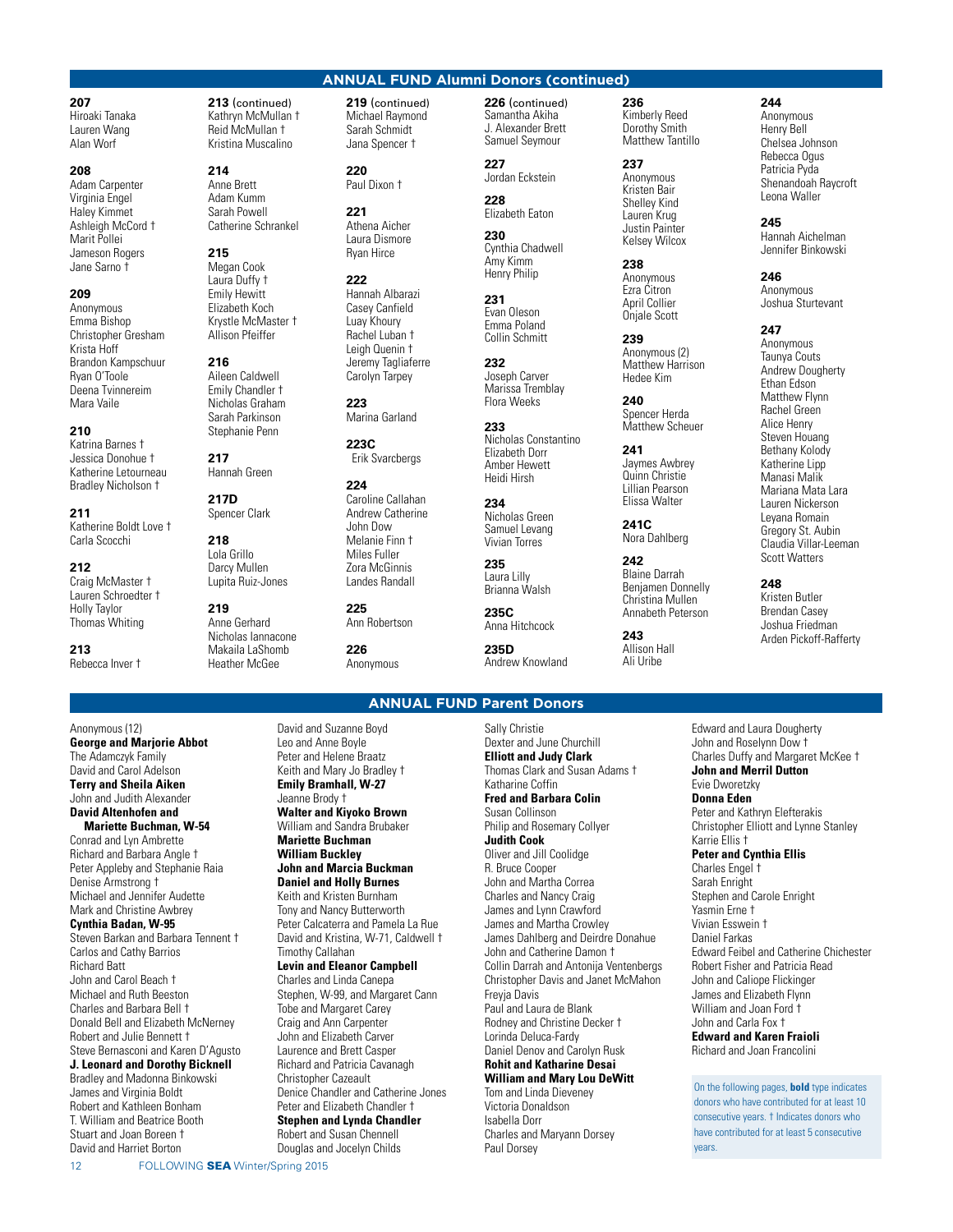## **ANNUAL FUND Parent Donors**

Kathy Frederickson Ronald Frederickson Ronald and Dale Freeman † **John and Meryl French** Robert and Diana Friedman Christopher and Carol Sue Fromboluti **Francis Fruehstorfer** David and Audrey Funk Joseph and Marilyn Galanti † Richard Garcia and Jan Burry Sheila Gil Edna Gillespie † Vince Giorgi and Marcia Appel John Gleason and Katrina Van Dusen Robert and Elizabeth Gniadek Frederick and Constance Goethel Thomas, W-61, and Patricia, W-61, Goffinet † Nathaniel and Joan Gorton Joan Granger **Samuel and Margaret Gray** Eric Green and Carmin Reiss James and Carol Greenough A. Curtis Greer Stephen and Sally Gresham Peter and Marion Grillo Benjamin Gruberg **David and Joan Grubin Kenneth and Kathleen Haber** Harold Hackett † **Peter Haddock** Douglas and Linda Haley † Christopher Hall and Mary Ann Boyer **Jeannette Hall Thomas and Sue Harding Robert and Karolyn Harwood** Sally Hatala **Richard Hawkins and Marian Ferguson** Dennis and Diane Hayes Kathleen Healy † Robert and JoAnn Hegermiller Carl and Margaret Heise Andrew and Phyllis Herz **David and Ilona Higgins** Daniel and Lori Hirce John Hitchcock and Maggie Jackson W. Anthony and Lynda Hitschler **Kenneth and Willa Hogberg** Thomas Megan and Sarah Holden Robert and Christine Holo Jane Holtz Robert and Deborah Hopps William and Catherine Hoyt Roger Ide and Gail Boettiger **Paul and Marjorie Inderbitzen** Marc and Bonnie Inver † **William and Karen Irving** Sheryl Jagerson Andris and Clarissa Jakobsons Daryl and Kay James † Merrill and Lillian Jencks † Edward and Myrna Jenkins † Alexander and Nora Jinishian Alexander and Jill Johnson † Garrett and Barbara Johnson † Robert and Elizabeth Johnson † Susan Jones Jack and Cynthia Kadzik † **Werner and Dorothy Kaese** Edward Kane and Martha Wallace † Margaret Kaplan

Alan and Marlene Kaufman Patricia Kelly James and Mary Emily Kerney Jamal Kharbush and Barbara Olson † William and Jaynie Kind Edward Kirk

**Elmer and Marilyn Klumpp** Thomas and Susan Knight Michael and Allison Kruczek Craig and Susan Landgren **John and Kathleen Lanoue** Daniel and Sarah Lauer **Paul and Jane Lawrence** Martin and Linda Legault Dave Lemonick and Mary Tuttle † Brian and Margarita Lessard Alan and Janet Letourneau Robert Levine and Vilean Taggersell Jian Lin and Kelan Huang † **Robert and Constance Loarie** Worth and Louise Loomis † **Clifford, W-22, and Randy Low Vincent and Crystal Lucchesi** Michael and Patricia Lucy **Myles and Cornelia Lund John and Susan Mackay** Edward and Grace Madeira † **Hugh and Ruth Mahaffy Timothy Mahoney and Pamela Donnelly William and Christina Maloney Hugh and Olive March** Frank and Linda Maresca Miles Marshall † P. Gail Martin Thomas Martin John Requardt and Jean Marvel, W-14 Jeff and Maria Mason † Osamu and Grace Matsutani **R. Hardin Matthews and Jane Dougan** John Matulaitis and Siga Lenkauskas Carl and Sharon Matuszek **Mr. and Mrs. Oscar Mayer** Stephen Nelson and Mary Anne Mayo † Joe McAlister Brendan and Elise McCarthy **E. Dennis and Sandra McCarthy Peter McChesney** Anthony McClellan **Walter and Carol McClennen** Raymond and Susan McClinton Gray McCord and Diane Ingulli Jarlath McEntee and Barbara Fleck Michael McGinnis and Patricia Shipley Bartlett and Cynthia McGuire † Mary Lou McGuire Peter and Valerie McNeely Anne Meigs-Brown Georges and Mary Mejaes **David and Veronica Metzler William and Audrey Meyer** Donald and Susan Miller † **Stephen and Christina Miller** Braxton Mitchell † Peter and Arlene Mollo Marieta Moore **Edwin and Linda Morgens** John and Carol Morris Homer and Beret Moyer Brian and Susan Murphy Virginia Murray Ginny Murray † Henri and Madeline Nadworny **Eric and Margaret Neilsen** David Nelson and Rachel Jewelewicz-Nelson † Amos and Andrea Neufeld Anne Nichols David and Susan Nicholson Kyle and Diane Noble † Charles and Eugenia O'Brien † Kelly O'Brien and Brenda Fogarty, W-48 Susan Oh Richard and Debra Oleson

William Oppenheimer † Patrick and Sybil O'Reilly † Patrick and Lynn O'Reilly Tania Ostapoff Maksymilian and Grazyna Ostas † Renée Bennett O'Sullivan † Patricia Palmer **Susan Papagiannis** Stephen and Jenny Paradis **Leroy and Winifred Parker Rafe and Kate, W-139, Parker** Robert and Jane Paxton Nancy Pendleton **Christopher, W-6, and Diane, W-16, Penn** James and Debra Peters † Barrett and Mary Peterson **Peter and Victoria Philip** John and Charlotte Phillips Christy Pichel Robert and Anne Pickart Thomas and Mary Kay Pilat † Charlie and Cecily Pilzer Julie Pivor Frank and Susan Poland Tiberius and Marcy Pollak Walter and Susan Powell Robert and Gretchen Prunier Richard and Carol Przysinda William and Diane Pulleyblank † G. Michael and Shannon Purdy † Nelson and Lucia Putnam **Peter and Karen Rabins** Thomas Rafferty and Dian Pickoff Michael and Alicia Rafter Charlie Reade and Patricia Nelson-Reade **David and Elaine Ressler** Sara Rhoades † Peter Rice and Carol Flynn-Rice Christopher Richardson J. Christopher and Constance Richwine James Roach Alison Robb † David and Sandra Roberts † **Andrew Rockefeller** David and Marian Rocker **George Rockwood** Peter and Molly Rodgers Beverly Rosenzweig † Robert and Patti Ross David Rumker and Susan Phillips † Randall and Jenifer Rydz Arthur and Laurie Sackler **Jeremy, W-75, and Dianne Salesin Jane Sattler** Peter and Karin Savio Daniel Scheuer Ben Schiff and June Goodwin Frederick and Judith Schmid † Kenneth Schmitt † **Rosalind Schmitt** Michael and Roberta Schroder Edward Schwarz and Sarah Jane Jelin Donald and Melinda Seader Richard and Spain Secrist **Richard and Gwyn Sewall** Edward and Joan Shankle † **Christopher and Margaret Sheedy** John and Jean Sheild † Robert and Linda Shelton Robert and Mara Shlachter William and Mary Lynn Simmons † Chester and Leslie Siuda † **Roger and Carol Sloboda** Kaighn Smith Manning and Virginia Smith † Margaret Smith

Wilson and Mary Jane Smith Thomas and Barbra Smithgall † Peter Snyder and Katharine Dodge Richard and Kim Soule James and Karen Sparkes

# **Veronica Sperling**

**Patricia Sprague** Fred and Kathleen Stadel **Wallace and Pamela, W-75, Stark Ronald and Carolyn Starr** Tamar Stearns Maxwell and Sandra Stepanuk Daniel Stevens † David and Denise Stillinger George Stone and Gay Callan Greg and Joyce Studen † Jennifer and Richard Sturmer Paul and Lenore Sundberg †

Juris Svarcbergs and Nancy Reyes-Svarcbergs †

#### James and Aimee Swain **Philip and Joan Swanson**

**Leopold and Jane Swergold** James and Julie Swol †

Allen and Michele Syslo † **Michael and Ann Taylor** Uri and Marilyn ten Brink

#### Elizabeth Thompson **Walter and Nancy Thompson Peter and Elizabeth Thomson**

Philip and Ellen Tilney † Henry and Kathy Tinkelenberg Greg and Mary Toney William and Barbara Toomey † Thomas and Donna Trainor David and Ruth Tripp William Trumbull and Alisa Caron Sergei Tsvetkov and Lynne Allen Ellis Turner and Diana Scott David and Nancy Twichell Joseph Twichell Michael and Dorothy Vicari Armand and Patricia Viscosi Bob and Karen Votava John Wade and Yuko Higa Stephen and Carol Ann Wagner + Douglas and Catherine Wall Robert and Kathleen Walsh Mark and Susan Webster † Gary and M. Elizabeth Weimer Mark Weintraub and Judith Nakhnikian Gregory and Sarah Wetstone Thomas and Patricia Whalen **E. Douglas and Barbara White**

John White and Marcia Black **William and Roberta Whiting**

Anthony and Rhoda Whittemore Hope Wigglesworth † **John Wigglesworth, W-5, and** 

**Priscilla Brooks, W-50** Jeffrey and Susan Wilfahrt **Charles, W-40, and Gale, W-30, Willauer Peter Willauer and Carol Nugent Thomas and Alice Willey** Craig and Nancy Willis †

Marc and Meryl Winnikoff Albert and Barbara Wolcott **Edward and Ann Woll**

**George and Katharine Woodwell** Leslie Worf Barbara Worley G. Stewart and Mandy Young Keith and Kathryn Zammit Louis and Pauline Zandoli **William and Elizabeth Zimmermann** Tania Zouikin **Stephen and Janet Zwarg**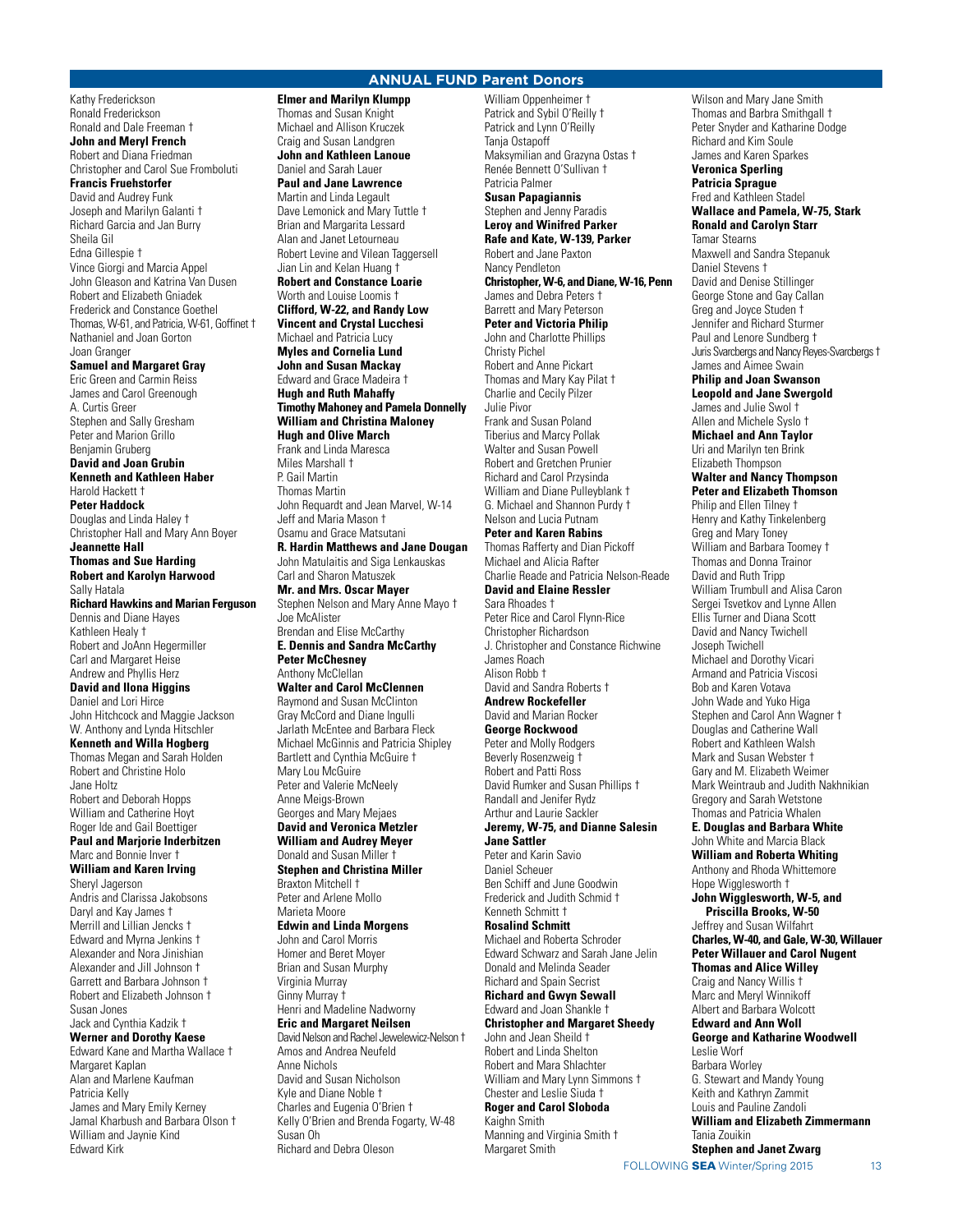# **ANNUAL FUND Friends**

Anonymous (6) **Donald and Barbara Abt** Tim Aldrich and Diane Eskenasy † **Arthur and Renee, W-66, Allen** Molly Allison John Anderson and Catharine Sherrill Susan Avery † David and Nancy Babin † Ronald and Kay Baird † **Talbot Baker, Jr.** William and Margaret Bancroft Jennifer Barone Kenneth W. Baughman Tracy Baynes Sara Beck **Roger and Masako Bellinger** Katrina Bercaw **Thomas Bethea W. Jeffrey and Martha Bolster** Paul Bostrom **Francis and Margaret Bowles** John and Jane Bradley **John and Nancy Braitmayer James Breed** David Brown and Sheila McCurdy † **Jacob and Barbara Brown** Wendell and Leslie Brown **Rick and Nonnie Burnes** Mrs. Carleton Burr Ernest and Lynne Chadderton † **Morris and Cynthia Cheston** Kevin Chu and Pat Harcourt **James and Ruth Clark Carol Cleave** William Cramer † Mrs. William Curby and Matthew Taylor Curby † W. Brian Dade Barry Dame **Nancy Daugherty** Howard Deitch **Michael and Jane Deland** Paul and Ellen DeOrsay **Nicholas and Birgitte Dill** Robertson Dinsmore Jeffrey and Courtney Dorman † Neal Driscoll and Cheryl Peach George and Dorothy Dunnington

Sylvia Earle Ford and Jean Elsaesser † James Emery and Allison Rumsey † John Evers \*† Elizabeth Farnham **John and Shirley Farrington** Judith Fenwick † David Fisichella and Amy Bower, W-47 † **Ralph and Erika Forbes** Peter and Susan Forster **Robert and Patricia Foulke** Clayton and Margie Fowler † **Stuart Frank and Mary Malloy Robert and Alexena Frazee Robert and Susan Gagosian** Ian and Josie Gardiner Mr. and Mrs. John Gardner Seth Gelsthorpe † **Christian Giardina and Ingrid Dockersmith, W-90** Robert and Francesca Giegengack Virginia Gray Benjamin and Erin, C-142, Gutierrez **Jane Hallowell** Sara Harris and Elizabeth Doxsee † **Robert Hassey and Susan Bozek** G. Arnold and Carol Haynes Dawn Hazelett **Elizabeth Heald** Jerome and Anne Heller † Carl Herzog and Laurie Weitzen † Susan and Andrew Hess **Grace Hinkley** Brian and Caroline Hopewell **Paul and Betsey Horovitz Gordon and Elizabeth Hughes** Roy Hughes Melville Ireland † **David and Nancy Jackson Gary Jaroslow and Nancy Parmentier Ambrose and Anna Jearld** John Jensen and Karen Belmore † **Barbara Woll Jones** Royal Joslin † **Donald, C-143, and Anne Keel** Katherine Keenan Jeffery Keener and Janet Loynes Jessie Kehr

**Tom and Barbara Keith Morris and Elizabeth Kellogg John and Louise Kingsbury** Ronald Klodenski William and Deborah Knowlton † Walter Kuklinski and Jessica McWade † **Jeremy Law and Kara Lavender Law** Pam Lawrason Robert and Patricia Lawrence † Sidney LeFavour † Kenneth and Ardelle Legg George and Emily Lewis † **George Lohman and Susan Humphris** David Low and Ellie Linen Low † Stanley\* and Martha Livingston Benjamin Lummis and Katrina Abbott † Tom Luxon and Ivy Schweitzer **John Maguire and Linda Cox Maguire** Dorothy Buck McAuliffe † Jane McCamant Jeffrey and Kathryn McCarron **R. Gordon and Judy McGovern Philip and Kathy McKnight** Richard and Katherine Mellon Lew Meyer † **Edwin and Cassandra Milbury** William and Jean Miller **Jim Millinger** Rob Moir **Peter Moore and Alicia Hills-Moore Steven Morgan** John and Bridget Morton Seth Murray and Carla Scocchi, C-211 **Douglas Nemeth** Dennis and Sheila Nixon **Margaret Parker Herbert Parsons Edward and Joan Partridge** Stuart and Martha Pattison † **Paul and Mary Perkins** Finley and Patricia Perry Roger and Sandra Pinnicks **George and Kathy Putnam Robert and Judith Quinlan** E. Leigh and Nancy Quinn † Christopher and Bryce Reddy † **Abbott and Katharine Reeve Clare Rhoades**

Paul and Maryanne Richards Philip and Judy Richardson Howard and Margaret Ris † **Peter and Lucy Robbins Edward and Susie Rowland** Philip Sacks **Carl Safina Richard Sailor and Mary Johnston G. West and Victoria Saltonstall** Molly Scheu **Mr. and Mrs. Charles Schutt Gary Schwarzman** Robert and Stella Mae Seamans † **Ross and Kathleen Sherbrooke** Justin Smith and Anne Ogilvie, C-120 † Stanley and Josephine Smith † George and Theresa Stanley † Margaret Stark-Roberts Thomas and Judy Stetson Charles and Susan Stillman John and Susan Taylor Judy Thompson † **Donald and Shirley Ann Thomson** Frederica Valois † **Daniel Walker William and Mary Warden Deborah Warner** Joseph Warren † James Watters and Ashley Tobin † **Richard and Anne Webb** Scott Weiss and Deborah Jackson Weiss **Thomas Weschler** Peter Whittemore **James Wickersham** Barbara Wicks Robert and Ann Williams † Susan Williams **Richard Wilson John Winchester** Elizabeth Winn † **Alastair Wolman Eric and Sandra Wolman** Joseph and Laura Wood Lucy Wood † Matthew Yanagi

**Edwin and Caroline Zimmerman** Bradley Zlotnick †

Anonymous (1) The Air Products Foundation Amazon Smile The American Foundation Corporation Amgen Foundation Anadarko Petroleum Corporation AON Foundation Appleby Charitable Lead Trust Bank of America Bank of the West Benevity Community Impact Fund Biogen Idec Foundation **BlackRock** The Boston Foundation The Campbell Family Foundation Chevron Corporation **CIGNA** Citizens Bank Charitable Foundation Simon & Eve Colin Foundation, Inc. de Beaumont Foundation Rohit and Katharine Desai Family Foundation Diamond Ice Foundation The Henry L. and Grace Doherty Charitable Foundation,Inc.

Paul and Rita Dussault

Duke Energy Foundation Eaton Vance The Eder Family Foundation, Inc. Exxon Education Foundation Fidelity Charitable Gift Fund Fidelity Investments Fiduciary Trust Company Bob Fleigh Foundation, Inc. The Forster Family Foundation Foundation for the Carolinas Genentech Foundation Google Gift Matching Program The Gravina Family Foundation, Inc. The Greater Cincinnati Foundation The Lola B. Grillo Foundation Gulf of Maine Marine Education Association The Haynes Family Foundation Hood River Distillers, Inc. J. M. Huber Corporation IBM Jewish Community Endowment Fund The Peter T. Joseph Foundation JustGive.org J. C. Kellogg Foundation

Kent-Lucas Foundation, Inc. Kraft Foods Foundation Land O'Lakes Foundation Matching Gifts to Education Program The Mabee Family Foundation McMaster-Carr Supply Company MeadWestvaco Foundation Merck, Co. The MHG Foundation, Inc. Microsoft Network for Good New Jersey Resources Corporation The New York Community Trust The Nord Family Foundation The Pegasus Foundation The Pew Charitable Trusts PG&E Corporation Foundation The Procter & Gamble Fund The Prudential Foundation The Przysinda Family Foundation, Inc. Raytheon Company Ropes & Gray LLP Henry M. Rowan Family Foundation, Inc. Salesforce.com Foundation The San Francisco Foundation

**ANNUAL FUND Foundations and Corporations**

The Sandpiper Fund Schwab Charitable Fund The Seattle Foundation Shell Oil Companies Alexander C. & Tillie S. Speyer Foundation **Starbucks** State Street Matching Gift Program The Stocker Foundation Stuart Foundation Swergold Family Foundation TisBest Charity Gift Cards Traveler's Triangle Community Foundation Tulsa Community Foundation Tyco The U.S. Charitable Gift Trust United Way of Northern New Mexico United Way of Rhode Island Vanguard Charitable Endowment Program Wall Family Enterprise, Inc. The Wallin Foundation The Walton Family Foundation, Inc. Waring School The Wildwood Foundation YourCause, LLC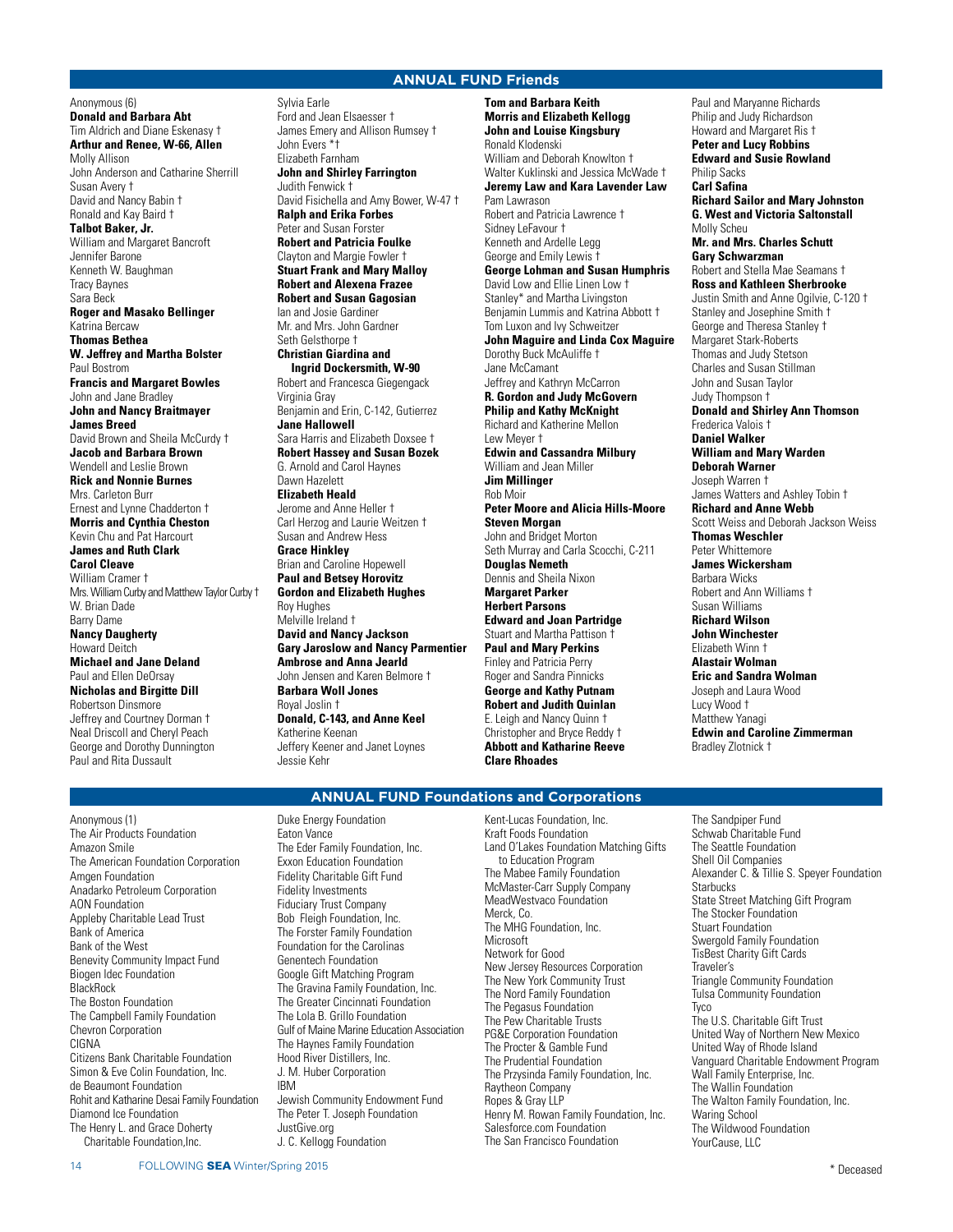# **ANNUAL FUND Restricted Gifts**

Ronald and Kay Baird The Boston Foundation Conant and Lorrie Brewer Richard and Nonnie Burnes The Edmund & Betsy Cabot Charitable Foundation The Edmund B. Cabot Trust Virginia Wellington Cabot Foundation Lee Campbell, W-60 Dorothy Carruthers

David Bank, W-82 † Scott Branco † Margaret Brandon, W-48 † Erin Bryant **Dale Dean** Jessica Donohue, C-210 † Elizabeth Dorr, C-233

Mark and Lisa Carruthers Alexander Clowes, S-187 Robert and Jill Eberle Fidelity Charitable Gift Fund Stuart Frank and Mary Malloy Hartford Foundation for Public Giving Emily Hein Robert and Elizabeth Johnson Chester and Debra Kirby Lucy Loomis, W-18

The Estate of Christopher Lovelock Jim Millinger Edwin and Linda Morgens Richard Murray, W-71, and Sara Nuciforo The Oregon Community Foundation Kenneth, W-43, and Judy Potter The Puffin Foundation David and Mimo Riley W. Dixon and Susan Riley Rochester Area Community Foundation

Arthur and Laurie Sackler Matthew Sarver and Lauren Morgens, C-158 Chad and Victoria Smith Janet Wagner The Wildwood Foundation Robert and Ann Williams Bonnie Wood, W-36, and Janet Wheeler

# **ANNUAL FUND Faculty and Staff Donors**

Katharine Enos † **Jennifer Haddock, C-109** John Jensen † **Paul Joyce Kara Lavender Law Mary Malloy** Ashleigh McCord, C-208 †

**Audrey Meyer** Juliana Miller, W-178 Amy Siuda, C-142 † Victoria Smith **Kerry Sullivan** Jeremy Tagliaferre, C-222 **Janet Wagner**

Laurie Weitzen Nancy Wendlandt **Erik Zettler Lauren Zike, S-184**

# **RESTRICTED GIFTS**

**John C. Parker Endowed Scholarship** David and Mimo Riley W. Dixon and Susan Riley

**Rafe and Kate Parker Endowment Fund** Lucy Loomis, W-18

# **GIFTS IN MEMORY (all funds and campaigns)**

**In memory of Jock Kiley** Edward and Joan Partridge

**In memory of Charles E. McClennen** Robert and Karolyn Harwood

**In memory of Charles McNamara** Martha Moulton, W-60

**In memory of Robert W. McNitt** Katharine Jensen, W-85

**In memory of Rachel Anne Morrison, S-218** Patrick Flynn, S-218 Darcy Mullen, S-218

**In memory of Debra and Dennis O'Neal** Juliana Miller, W-178

**In memory of Petey Price** Norman Price, W-72

**In memory of Saul M. Sacks** Janet Wagner

**In memory of Edward M. Scheu** Molly Scheu

**In memory of Robert C. Seamans, Jr.** Edwin Zimmerman

**In memory of Rod and Olin Stephens** Lew Meyer

**In memory of Robert Vogel** Peter Braatz

**In memory of Katrina Q. Weschler** Thomas Weschler

### On the following pages, **bold**

type indicates donors who have contributed for at least 10 consecutive years. † Indicates donors who have contributed for at least 5 consecutive years.

### **GIFTS IN HONOR (all funds & campaigns)**

**In honor of Margaret Brandon, W-48** John Anderson and Catharine Sherrill Christopher, C-153, and Elizabeth Lanoue Thomas and Judy Stetson Robert and Karen Votava **In honor of Jacob Brown's 80th Birthday** Margaret Brandon, W-48 Deborah Warner **In honor of Levin H. Campbell, Jr., W-60** Bradley Zlotnick **In honor of Marjorie Moore Crowley** James and Martha Crowley **In honor of Ron Deveaux on our 50th Anniversary** Faith Deveaux **In honor of Elizabeth Dorr** Isabella Dorr **In honor of Peter Elefterakis** Anne Elefterakis **In honor of Katherine Williams Enos** Robert and Ann Williams **In honor of the Gilbert and Ruane Families** Stephen Ruane, S-178, and Lauren Gilbert, S-190 **In honor of Gina F. Giorgi** Vincent Giorgi and Marcia Appel **In honor of Sam Koss, S-245** Andrew and Phyllis Herz **In honor of Kathleen Lambert, S-182, and Matthew Lambert, C-186** Kenneth and Kathleen Haber **In honor of Kara Lavender Law** Gulf of Maine Marine Education Association **In honor of Mary Malloy and Global Oceans** Mary and Gerard Swope **In honor of the wedding of Walter B. Mitchell, W-6** Charles Mitchell **In honor of Kathleen M. Murphy** Brian and Susan Murphy **In honor of Celeste H. Nadworny, W-45** Henri and Madeline Nadworny **In honor of Rafe and Kate, W-139, Parker** Molly Scheu **In honor of the wedding of Marit F. Pollei, S-208** Michelle Redstone **In honor of the SEA Faculty** Matthew Reynolds and E. Denley Poor-Reynolds, W-57 **In honor of the wedding of David Stuebe, W-150B** Bridget Bennett

- **Ann Brewer Endowed Scholarship** Conant Brewer and Lorrie Anderson
- **Exy Johnson Scholarship Fund** Robert and Elizabeth Johnson

**Hallstein Fellowship Endowment** John and Helen Davies Hope Wigglesworth

**In memory of William O. Apthorp** Ross and Kathleen Sherbrooke **In memory of Shelby Boardman**

Scott Rachlinski and Rebecca Arenson-Rachlinski, C-106

**In memory of Edmund B. Cabot** Nancy Daugherty Rob Moir

**In memory of Joel L. Cartwright, C-195** Anonymous Rebecca Inver, S-213

**In memory of Austin A. Corry, S-195** Anonymous Rebecca Inver, S-213

**In memory of Corwith Cramer** David and Nancy Babin Rob Moir

**In memory of Willis Daugherty** Nancy Daugherty

**In memory of Edward W. Farrell** Barbara Woll Jones

**In memory of Henry C. Genthe** Roy Hughes

**In memory of Peter Gibbons-Neff** Jeffrey and Kathryn McCarron

**In memory of Dennis Gillette** Thomas Robinson, W-3, and Linda Epstein **In memory of Phillips Hallowell** Jane Hallowell

**In memory of Irving M. Johnson** James Breed

FOLLOWING SEA Winter/Spring 2015 15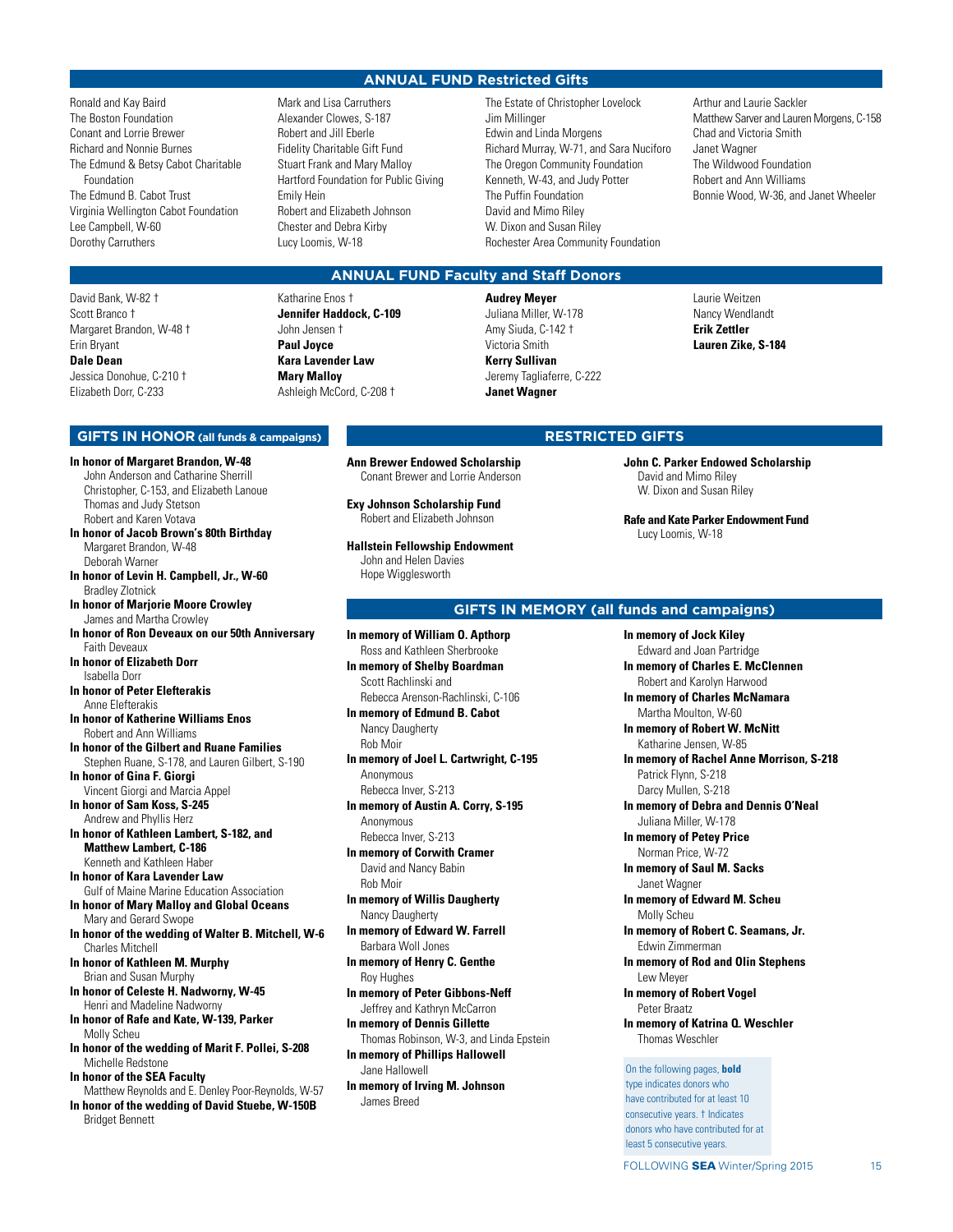# **NEW DIRECTIONS**

# **Global Ocean**

Richard Armstrong, W-13 David Brown and Sheila McCurdy Jacob and Barbara Brown Walter and Kiyoko Brown John, W-98, and Rachel Cahill Levin Campbell, W-60 David and Jamie, W-14, Deming The Henry L. and Grace Doherty Charitable Foundation, Inc. Fidelity Charitable Gift Fund Douglas, W-48, and Sharon Goldhirsch Gordon and Elizabeth Hughes Robert and Elizabeth Johnson Morris and Elizabeth Kellogg Walter Kuklinski and Jessica McWade Bartlett and Cynthia McGuire Philip and Kathy McKnight Margaret Parker Robert and Stella Mae Seamans Gerard and Mary Swope The Tilghman Family Foundation Deborah Warner Eric and Sandra Wolman

#### **Marketing Strategies**

David and Jamie, W-14, Deming Margaret Parker

### **New Directions**

David and Carol Adelson Terry and Sheila Aiken The Air Products Foundation Tim Aldrich and Diane Eskenasy Arthur and Renee, W-66, Allen Brian Ambrette, W-174 Chel Anderson, W-32 Robert, W-111, and Kimberly Anderson David and Gabriella, C-165, Andrews Peter Canning and Deborah Arey, W-51 Ronald and Kay Baird Bank of America Heiner Baumann and Hannah Parker, C-106 Robert, W-85, and Katherine Beede Roger and Masako Bellinger Edgar Bering and Barbara Clark Paul and Susan, W-51, Bernacki Biogen Idec Foundation Thomas and Ingrid Bonsall Charles Bonser and Mary Ellen Masciale, W-65 Boston Foundation Randal Bouchard, W-62, and Amanda Lincoln Chris Bradshaw and Julie Vecchio, C-153 Margaret Brandon, W-48 Gregory Braun, W-92, and Kathryn Buckley Frederick, W-73, and Sara Breaux Sarah Bryant, C-149 William Buckley Jonathan, W-113, and Karen Burke Rick and Nonnie Burnes David, W-71, and Lynn Butler Levin and Eleanor Campbell Adam Carpenter, S-208 Walter, W-119, and Cassandra Carr Abby Cazeault, C-226 Christopher Cazeault

Richard, W-7, and Cynthia Chandler Anne Chapin, W-33 Quinn Christie, S-241 Sally Christie CIGNA James and Ruth Clark Thomas B. Clark, W-26 The Clowes Fund, Incorporated Dan and Elizabeth, W-84, Concaugh Merril Cousin, W-72, and Julia Byrd Christian, C-129, and Jennifer Cox Charles and Nancy Craig William Cramer James and Lynn Crawford Michael and Maria Cupo Michela Cupo, S-244 Raymond and Maribeth, C-116, Cyr John and Catherine Damon Andrew, W-122, and Laura Daniels Steven, W-90, and Sandy D'Antonio Rodney and Christine Decker Daniel Denov and Carolyn Rusk Tyler DeWitt, C-186 Jeffrey, W-50, and Jeanette Dickison Nicholas and Birgitte Dill Robertson Dinsmore David Donegan, W-35, and Joyce Butler Scott Doney, W-76, and Andrea Gosselin Beth Doxsee, W-75, and Sara Harris Duncan, W-86, and Marjorie Drechsel William, W-35, and Deborah Duggan Duke Energy Foundation Donald and Wendelyn, W-48, Duquette Christopher Dyckman and Susan Scotto-Dyckman, W-32 Elizabeth Eden, W-173 Lindsey Ekern, S-183 Peter and Kathryn Elefterakis Virginia Engel, S-208 Kurt, W-1, and Mary Erickson Kenneth Fabert and Elizabeth Martin, W-28 Susan Farady, W-83 John and Shirley Farrington Richard and Catherine Fay Judith Fenwick M. Charles Festa, C-195 Fidelity Charitable Gift Fund Melanie Finn, S-224 Brannon, W-132, and Amanda Fisher Daniel Fitzgerald, C-203 Steven and Rita Fitzgerald James and Elizabeth Flynn Matthew Flynn, C-247 Patrick Flynn, S-218 Peter and Susan Forster The Forster Family Foundation Robert and Patricia Foulke Francis Fruehstorfer M. Graham Furlong, C-171 Richard Garcia and Jan Burry Edna Gillespie Vince Giorgi and Marcia Appel Danielle Giroux, W-161

Ryan Gordon, W-169, and Carolin Maier Samuel and Margaret Gray Nicholas Green, S-234 Sarah Gross, S-186 Benjamin and Erin, C-142, **Gutierrez** Kenneth and Kathleen Haber Jeannette Hall Lance and Amy, C-116, Harry Eric, C-172, and Cathleen Hartge Tom Hazzard and Gillian Backus, W-140 Jerome and Anne Heller Douglas Hendren and Nancy Beall Hendren, W-18 Bruce and Susan Herard Peter Schultheiss and Melanie Holland, W-103 Robert and Deborah Hopps Andy Smith and Meghann Horner-Smith, C-163 Steven Houang, C-247 Kimberly Hrycik, S-224 Edward and Dorothy Hudson Steve, W-23, and Hilary, W-51, Hudson Susan Humphris Benjamin, W-167, and Christie Hussa Paul and Marjorie Inderbitzen Dave Jackson Michael Jacobson, W-72, and Cara Berman Sheryl Jagerson Merrill and Lillian Jencks Thomas Jester, W-94, and Jennifer Giblin Erik Johanson, C-198 Alexander and Jill Johnson Matthew Jones and Ginny Eckert, C-106 Susan Jones John, W-66, and Denise Kelley Martin and Kathleen Kelly Patricia Keoughan, W-53 Amy Kimm, S-230 John and Louise Kingsbury Nathan Kranes, C-149 Andrew Kurtz and Sarah Das, W-129 David Lamberger, C-112 Christopher, C-153, and Elizabeth Lanoue Neil and Amy, S-177, Larocca Stephen, W-83, and Debra Laster James Lazar, W-78, and Carolyn Leep Brian and Margarita Lessard Brian, W-95, and Chinari Levy Laura Lilly, S-235 Deborah Liptzin, C-165 J. Parke, C-100, and Amy, W-93, Logan Mark Longval, W-35 Clifford, W-22, and Randy Low Benjamin Lummis and Katrina Abbott John and Patty Lummis David and Katherine, C-121, Lund Myles and Cornelia Lund Christopher, W-48, and Margaret Lynch Maureen Lynch, C-195 Emily MacKinnon, W-165 Scott MacLellan, S-204 Edward and Grace Madeira

John Maguire and Linda Cox Maguire Craig, W-119, and Laura Marin The Marks Family Foundation The Martin Foundation Justin, C-171, and Jennifer Martinich E. Dennis and Sandra McCarthy Caleb McClennen, W-144 Wynn McCloskey, W-50 Kilian Schalk and Jennifer McDermott, W-129 Matthew, W-123, and Shannon, W-135, McKenzie David and Laura McLean Craig, S-212, and Krystle, S-215, McMaster John and Anita, W-33, Meissner Mark Michelin and Sarah Clowes, W-145A Juliana Miller, W-178 Jim Millinger Geoffrey and Kathleen Milstein Morgan Stanley Smith Barney Global Impact Funding Trust, Inc Judith Morlan, W-152A Alan and Jennifer, C-140, Mott Richard Murray, W-71, and Sara Nuciforo Jennifer Nauen, W-92 Douglas Nemeth Anne Nichols Bradley Nicholson, C-210 Dennis and Sheila Nixon Maureen Nolan, W-152A Robert Nolan, W-50 Evan Oleson, C-231 Janice Olsen, W-17 Susan Papagiannis Rafe and Kate, W-139, Parker Sarah Parkinson, C-216 Jonathan and Catrina, C-150, Parrott Don and Melinda, W-35, Pearce Christopher, W-6, and Diane, W-16, Penn Paul and Mary Perkins Philip Petrone, W-150, and Kara Lemma Rachel Philbrick Robert and Anne Pickart Virginia Pillsbury, W-79 Charlie and Cecily Pilzer Roger, W-113, and Sandra Pinnicks Julie Pivor Adam Porter and Elizabeth Jakob, W-63 Kenneth, W-43, and Judy Potter G. Michael and Shannon Purdy Ella Quintrell, W-41 Scott Rachlinski and Rebecca Arenson-Rachlinski, C-106 Jason Rebillot and Elizabeth Ellwood, W-162 Kimberly Reed, S-236 Dwight Reese, W-41 William and Karen Regan Sara Rhoades Leyana Romain, C-247 Hal, W-38, and Lisa Rose Stephen Ruane, S-178, and Lauren Gilbert, S-190 Carl Safina P. Scott Sakamoto and Lori Petitti, W-48

Jeremy, W-75, and Dianne Salesin Anne Samuel, C-159 Matthew Sarver and Lauren Morgens, C-158 Jane Sattler Peter and Karin Savio Kenneth Schmitt Allison Schumer, W-25 Schwab Charitable Fund Robert and Stella Mae Seamans Edward and Joan Shankle Carolyn Sheild, W-77 Morgan Simmons, C165 Margaret Smith Nathaniel Smith, C-222 Reid, C-161, and Franki Smith Ian Smithgall, S-209 Thomas and Barbra Smithgall Adam Woodward and Valerie Solar Woodward, W-115 Bryan, C-183, and Rebeccah, C-183, Sparkes Robert and Cynthia Spencer Patricia Sprague Fred and Kathleen Stadel Margaret Stark-Roberts Neal and Carol Steingart Carl, W-84, and Elizabeth, W-84, Stevens Alton Straub, W-105, and Jennifer DeVoe Elizabeth Strojny, C-172 \* Thomas and Lisa Sturtevant Paul and Lenore Sundberg Juris Svarcbergs and Nancy Reyes-Svarcbergs Philip and Joan Swanson Zoltan Szuts, C-164 Allison Taylor, S-186 Holly Taylor, S-212 John, W-35, and Elisabeth Taylor Michael and Ann Taylor Todd, C-104, and Ulrike Taylor James Thomson, W-162 Gary, W-68, and Melanie Tisdale Paul, W-11, and Karen Toczydlowski Stephan, C-142, and Bonnie Tompsett Greg and Mary Toney Chris Tonkin and Sarah Bixler Tulsa Community Foundation Joseph Twichell Robert, W-88, and Jill Ultan The Vermont Community Foundation Dennis and Gina, C-167, Voskov John, C-113, and Susan Waldren Daniel Walker Douglas and Catherine Wall Ryan, C-190, and Lindsey Walsh Brian, W-114, and Rebecca Watson Thomas Weschler E. Douglas and Barbara White Anthony and Rhoda Whittemore Charlie Wilber and Mollie Kabler Anthony and Leslie, W-36, Will Thomas and Alice Willey Richard Wilson Theodore and Linda, W-52, Witte Eric and Sandra Wolman Kristina Wood, W30 John and Pauline Woodward George and Katharine Woodwell Keith and Kathryn Zammit Keith Zeitlin and Patricia Buckley, W-147

Andrew Goode, W-47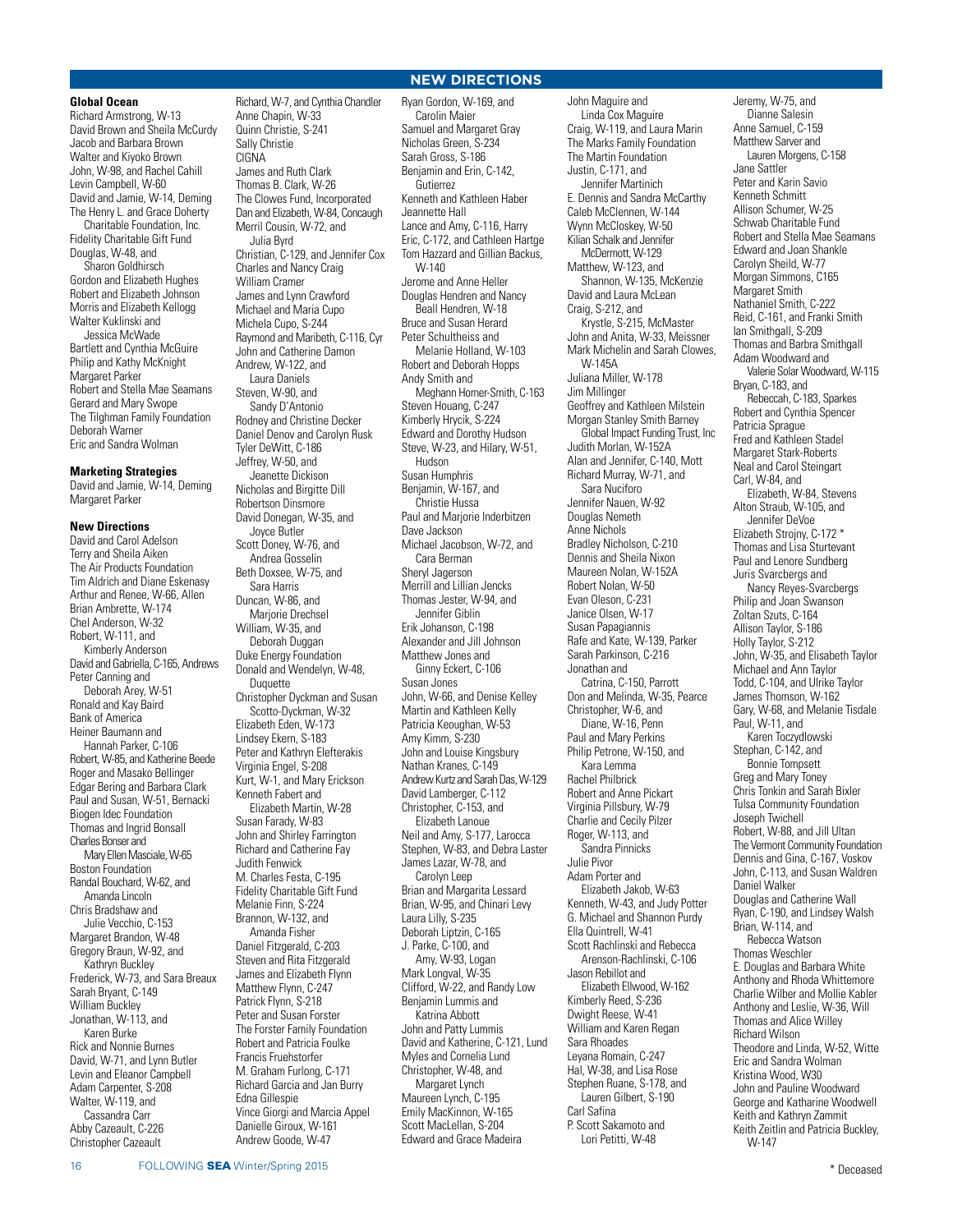# PASSAGES

# New Summer Sessions

Two new Pacific SEA Summer Sessions debuted in 2014. These programs were developed in response to the growing number of undergraduates looking for academic credit during the summer.



# **Protecting the Phoenix Islands (PIPA)**

This 8-week summer session welcomes students to explore one of the last coral wildernesses on earth through one of two academic tracks: science or policy. The Phoenix Islands comprise the Pacific's largest marine protected area (MPA) and were recently named a UNESCO World Heritage Site. Students join marine scientists from SEA, the New England Aquarium, and Woods Hole Oceanographic Institution on one of the first research voyages to the Phoenix Islands Protected Area (PIPA), a region of the world which remains largely unexplored and unvisited.

During the first two weeks on shore in Woods Hole, students begin a survey of large-scale marine conservation efforts around the world. They use PIPA as a case study for the state of current international ocean conservation efforts while developing their own research project in either ocean science or conservation policy.

Students join the SSV *Robert C. Seamans* for a six-week research voyage from Hawaii to American Samoa. They first cross the Equator in a 2-week, 1,600 mile voyage to the Phoenix Islands. The next three weeks are spent in PIPA, documenting the oceanic ecosystem around this archipelago: something that has only been done once before. Working side by side with experts, students provide real-time data that lays the groundwork for an effective conservation plan. A final leg to American Samoa rounds out the voyage.



# **Aloha 'Aina: People and Nature in the Hawaiian Islands**

Aloha `Aina, a Hawaiian conception of 'love of the land,' describes a deep and enduring relationship between Hawaiian people and the land and ocean resources that sustain them. In this service-based program, students see Aloha `Aina in action, combining traditional and western environmental approaches, working with community leaders, ocean resource managers, and coastal stakeholders as they implement actions to sustain marine environments. The program weaves together traditional Hawaiian knowledge, values, and practices with contemporary western science, instrumentation, and ecosystem management.

Students spend just over two weeks on shore at Hawaii Pacific University while conducting field work at multiple sites throughout the islands. They then travel throughout the Hawaiian archipelago aboard the SSV *Robert C. Seamans* for ten days, engaging with community-based projects that are developing innovative solutions to land-based pollution, over-fishing, and climate change adaptation. Students develop scientific expertise on the key biophysical processes that support ocean resources and coastal cultures, and a rigorous understanding of the unique combination of social, ecological, and policy dimensions of marine resource management emerging in the Hawaiian Islands.

A week-long final symposium at Hawaii Pacific University's Hawaii Loa campus allows students to present their policy recommendations to a panel of experts while wrapping up the program.

**Thank you!** SEA is very grateful to Dr. Lew Stern of Stern Consulting for his generous work with SEA leadership during the exciting launch of our new programs and destinations in 2014.



# **Tall Ships America Selects SEA Semester: The Gobal Ocean**

At its annual conference in Philadelphia held early in February, Tall Ships America selected SEA Semester: The Global Ocean as its 2014 Sea Education Program of the Year. This prize is awarded annually to a program offered by a current member of Tall Ships America which has significantly contributed to the educational credibility of programs under sail. SEA's President Peg Brandon, W-48, was at the conference and accepted the award on SEA's behalf.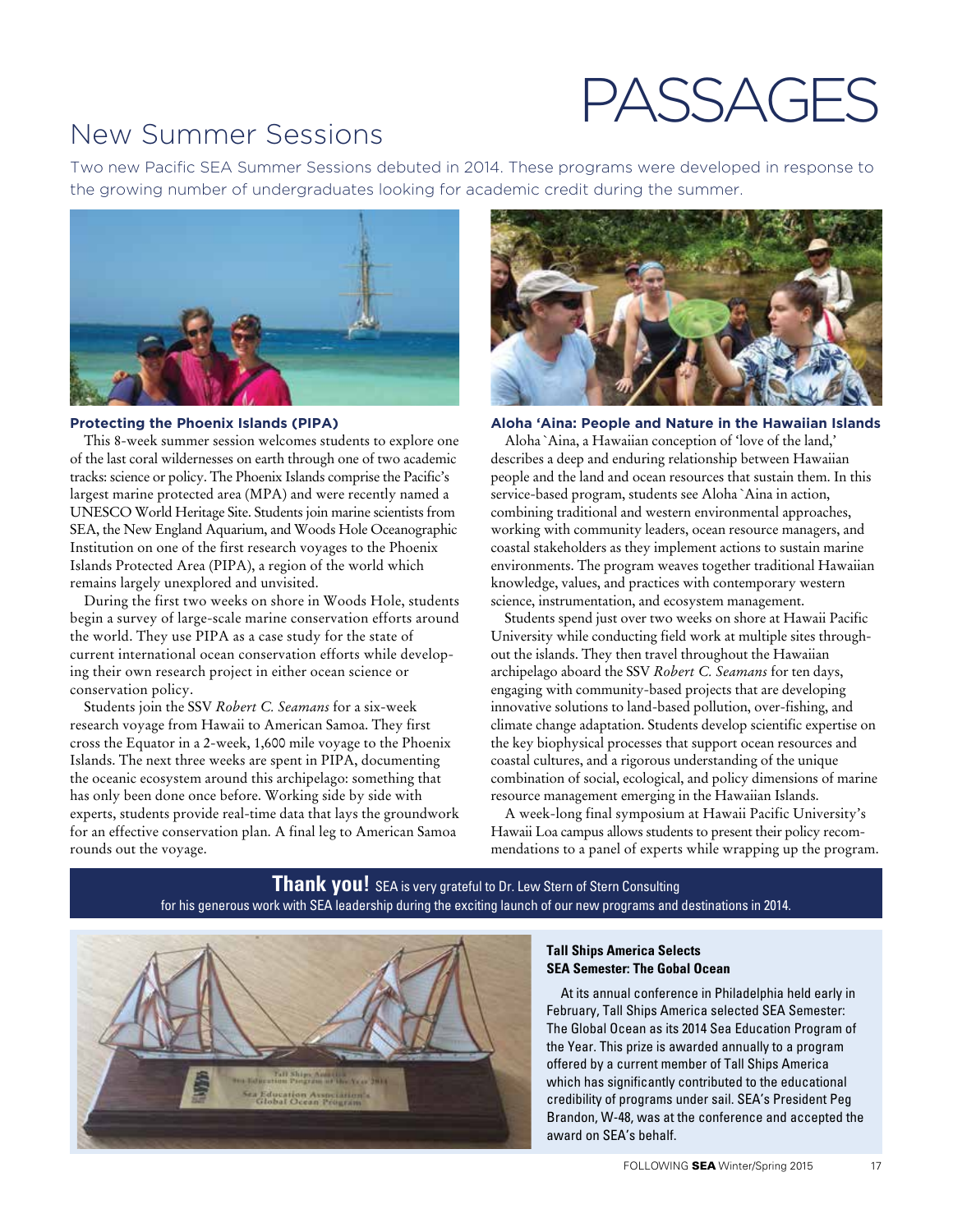# SCIENCE CORNER

# **Shipboard Science**



*Above: Students bring the shipek grab containing a seafloor sediment sample back on board the SSV* **Corwith Cramer.**  *Below: A student under the careful watch of Assistant Scientist Abby Cazeault, C-226, readies a Sea Bird Electronics CTD for deployment on SSV* **Robert C. Seamans.** *Bottom: The water sampling "carousel" complete with oceanographic sampling sensors and a set of Niskin water sampling bottles is deployed from the SSV* **Corwith Cramer.**



### *By Jason Clermont*

Even after being at Sea Education Association for close to two years, I am still amazed at the amount of science we can pack on board the SSV *Corwith Cramer* and the SSV *Robert C. Seamans.* Working alongside SEA's talented scientists, SEA Semester students have the opportunity to deploy and utilize a variety of modern (as well as tried-and-true) oceanographic gear from a truly unique platform.

The *Corwith Cramer* and *Robert C. Seamans* are rare breeds indeed, being sailing vessels that also boast a full complement of oceanographic instrumentation and equipment—most of which is the same as found on board other world-class research vessels. The types of oceanographic equipment SEA Semester students are exposed to runs the gamut from simple plankton nets to complex profiling sensors. Acoustic Doppler Current Profilers (ADCP), sub-bottom profiling systems, a profiling "carousel" containing instruments capable of logging various physical and chemical attributes as well as "Niskin" bottles for sampling water at specified depths, sediment sampling equipment, an underwater HD camera-equipped ROV, and various sampling nets are but a brief introduction to the suite of oceanographic sampling equipment carried on board SEA vessels.

Our vessel-based laboratories are also fully functioning scientific labs with various equipment and instruments for in-situ analysis, as well as data recording and analysis. Wet chemistry analytical techniques, analysis of primary productivity, and logging of data via computer-based software suites all take place in the cozy confines of our floating laboratories. The labs on both ships also feature a continuous surface seawater sampling system that provides real-time data and logs data on a variety of oceanographic parameters once every 60 seconds!

The deck machinery—equipment like the hydrowinch, the hydrowire, J-frame, and BT-winch—also plays a critical role in our science operations. Before coming to SEA, I had the opportunity to go to sea as part of the science team on research vessels from other institutions. Aside from handling the actual science gear, the science party was fairly limited in what role we could play in deck operations. We certainly were not permitted to operate deck gear such as the J-frame or hydrowinch. It never ceases to amaze me that during a SEA Semester, not only do scientists get the opportunity to learn to operate these pieces of equipment, but so do students!

The ability to expose SEA Semester students from a variety of different disciplines to world-class oceanographic research has many advantages for both SEA and the students.

*Jason Clermont is Sea Education Association's Technical Science Coordinator. He holds a M.S. in Biology from East Carolina University and has a keen interest in all aspects of marine science. He has spent an extensive amount of time on the water conducting science from a variety of platforms—from small skiffs in the sounds of North Carolina to large commercial fishing vessels in the Bering Sea.*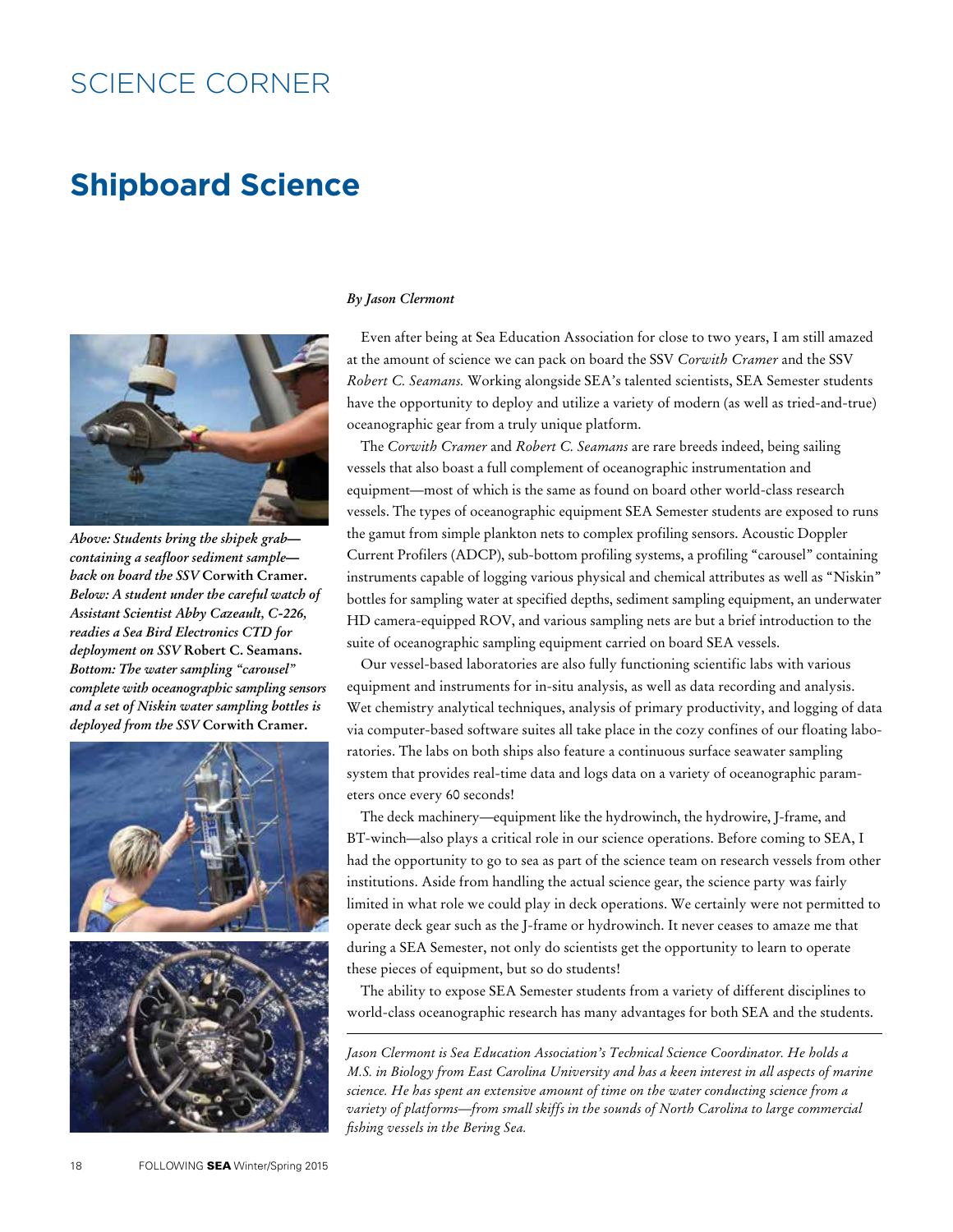# SCIENCE CORNER



Such exposure can inspire students towards a career in marine science, as well as motivating those not previously inclined to study marine science to take up the issue or incorporate lessons learned into future career paths. Exposure to how marine science is conducted can also aid in disseminating ocean-related information to the public—a role of interest to SEA Semester students.

What does the future hold for scientific capabilities on board the *Corwith Cramer* and *Robert C. Seamans*? New cruise tracks, coupled with strategic partnerships such as the Ocean Health Index, have opened up new and exciting prospects for collaboration, educational opportunities, as well as novel oceanographic investigations. We are constantly looking towards the future to identify new and better ways SEA can play a role in identifying and overcoming the challenges facing the world's oceans—and evolving scientific capability is likely to play a role in these new directions. Be it a new pH probe to measure the extent of ocean acidification at depth or a more intuitive controller for our ROV, we are constantly striving to keep SEA at the forefront of oceanographic science to inspire and empower our students.  $\blacksquare$ 





# **SSV** *Corwith Cramer* **SSV** *Robert C. Seamans* **Oceanographic Equipment List**

### **Winches / Wire Handling**

Markey DESH-4 Electric Hydrographic Winch with 5000m 1/4" 3x19 wire rope

- Markey DEBT-3 Auxiliary "enhanced BT" Winch with 1/8" wire rope
- Hydraulic J-frame and Dynacon electronic metered wheel **Acoustics**

Knudsen Model 3260 Chirp sub-bottom profiling system, 2-7 kHz;

Acoustic Doppler Current Profiler (RDI Ocean Surveyor 75kHz) Hydrophone

### **Physical / Chemical / Biological**

Water sampling Carousel- Sea Bird Electronics(SBE) 32-16 with:

- 2.5-L Niskin Water Sampling Bottles
- SBE 90208 Auto Fire Module
- Seabird SEACAT Profiler Model SBE 19plus v.2 CTD
- PAR sensor
- Seapoint in-vivo chl-a fluorometer • Wet Labs CDOM fluorometer
- Wet Labs transmissometer
- SBE43 oxygen sensor

RBR towed CTD with optional Sea Ppoint in-situ fluorometer

YSI handheld Salinity-Conductivity-Temperature meters Ocean Optics USB2000 digital spectrophotometer Aquabotix Hydroview ROV (200ft rating, color cameras and HD video)

Secchi Disk

#### **Nets**

SeaGear 200, 333, 1000 μm mesh Plankton nets SeaGear 333 μm mesh Neuston nets (1m wide by 0.5m high) SeaGear 63 μm Phytoplankton nets

Tucker Trawl multiple opening/closing net

MOCNESS with 9 net, 333 μm mesh, ¼ m2 opening

(*Robert C. Seamans* only)

Star-Oddi Centi-TD (temperature/depth) logger

# **Sediment**

Shipek Sediment Grab

Gravity Corer

Fisher Sediment Scoop

# **Lab Equipment**

Zeiss stereo dissecting scopes

Zeiss/Nikon compound scope with epifluorescence capability

- Motic Camera for digital photomicrographs
- Orion 3-star benchtop pH meter
- Clean flowing seawater system with:
- SBE45 thermosalinograph
- Seapoint chlorophyll-a fluorometer
- Wet Labs CDOM fluorometer
- Wet Labs Transmissometer

Desktop and laptop computers, printers, wireless network, automatic data backup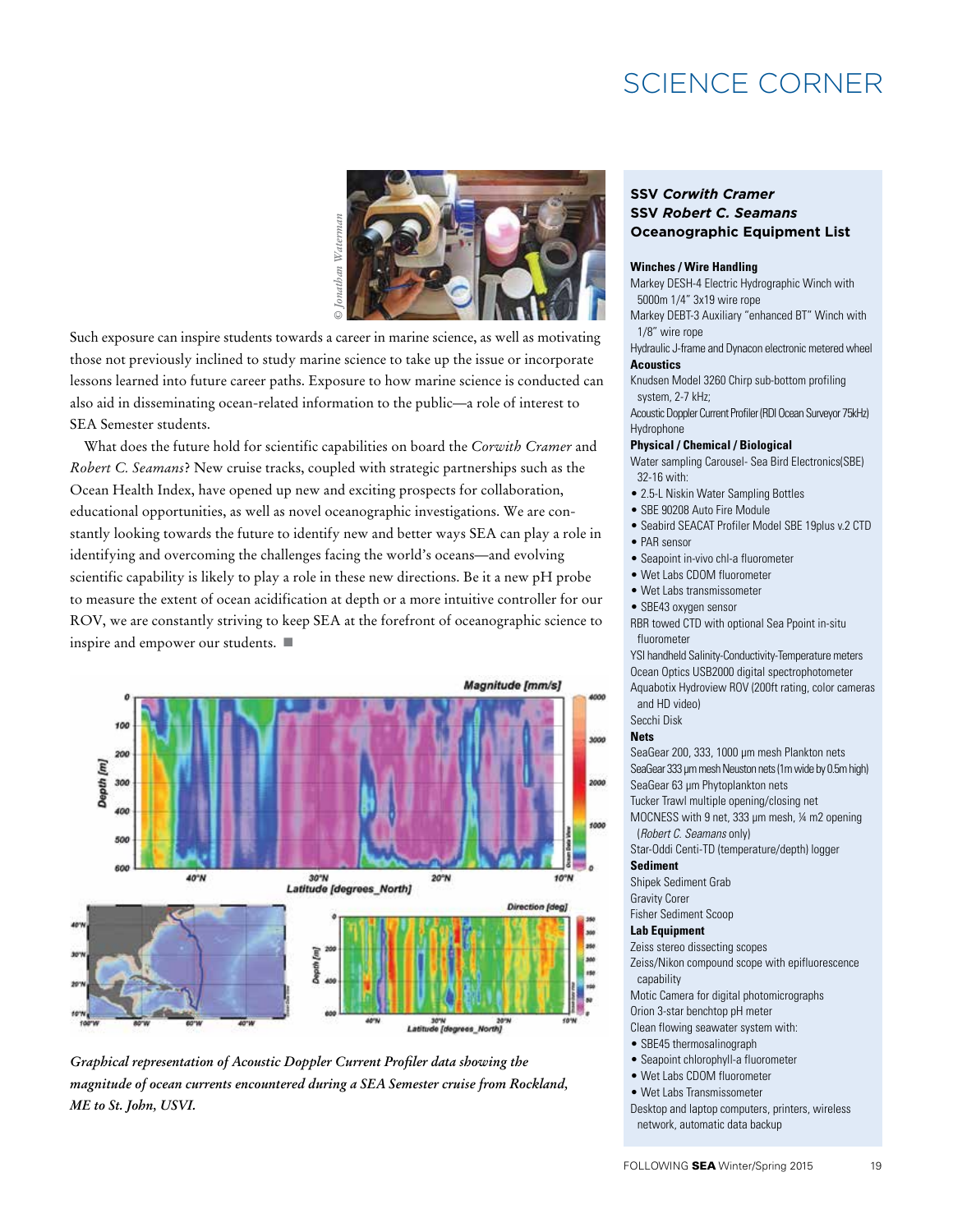# Hand Over the Watch!

Share your love of SEA and SEA Semester by "handing over the watch" to the next generation of SEA alumni!

Do you know a college or high school student who is bright, inquisitive, loves the ocean and has a thirst for adventure?

Cut out and pass along the below section to help us spread the word!









**SEA** Semester

**SEA** Semester

Environmental Studies in Woods Hole & at Sea

Hands-on, field-based programs for all majors!

Semester and summer programs

**Boston University credit** Coursework in subjects including Marine Science, Environmental Studies, Leadership, Humanities, Social Sciences, Cultural Studies, & Public Policy.

# **Exciting ports** & destinations

Fiji, New Zealand, Tahiti, Spain, Ireland, the Caribbean, **Transatlantic Crossings,** and more!

# SEASCape

SEA Science on the Cape Shore-based summer programs for high school students

Learn more: www.sea.edu 800-552-3633 · admissions@sea.edu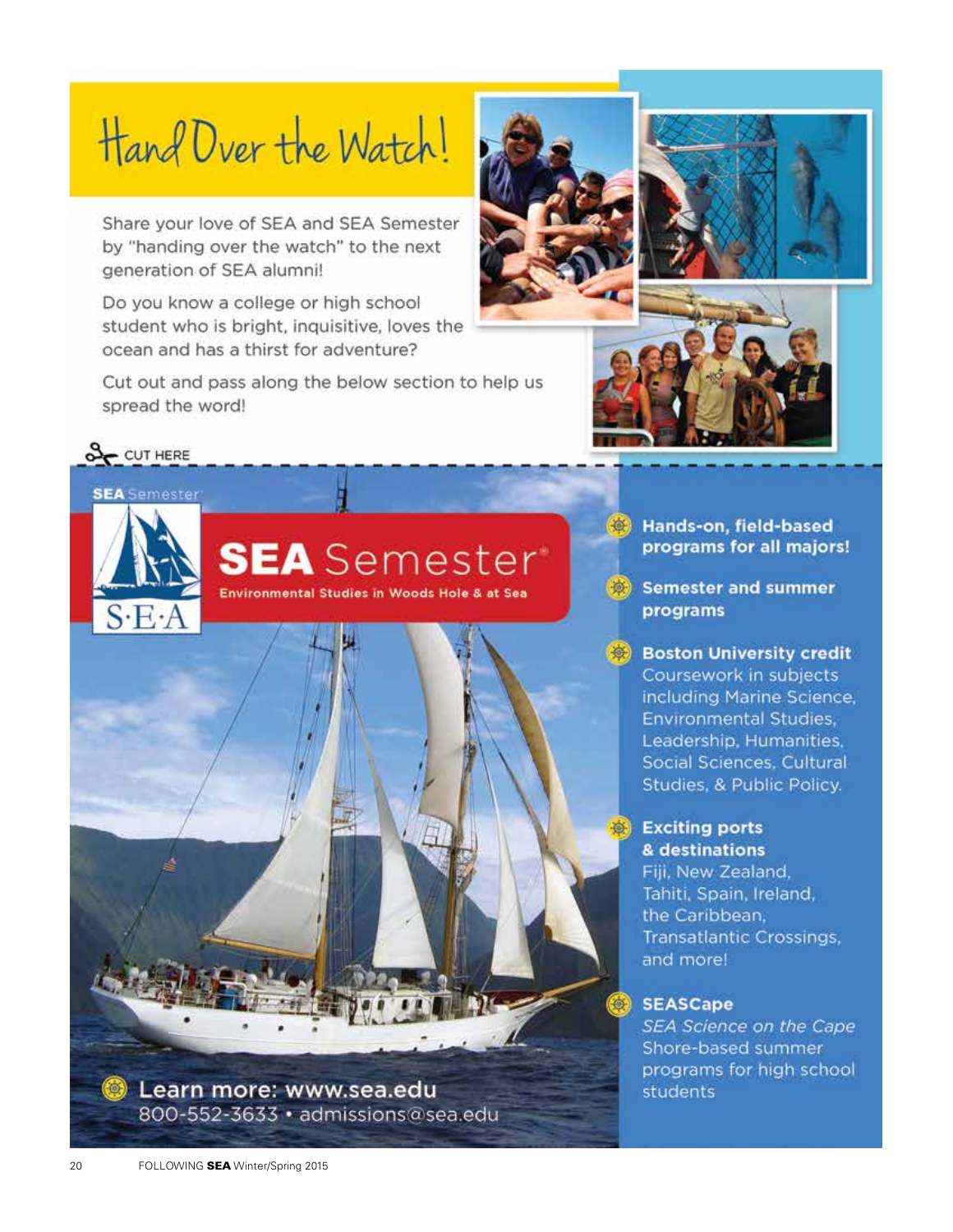

# **Knowing the Ropes**

*By Richard W. Murray, W-71*



When I arrived in Woods Hole in the summer of 1983 for W-71, I had little idea of what awaited me. I was familiar with Woods Hole Oceanographic Institution (WHOI) and the general community since my family had been traveling to and from Martha's Vineyard for many summers. And, as a Geology major at Hamilton College, I had already decided to pursue "soft rock" geology while in college, ideally involving the ocean in some way.

But I had little expectation of the SEA experience itself. I had read the brochures—this was, of course, long before the internet—and had already applied, so I knew the generalities. Cory Cramer (founder of SEA) was family friend as well, so my family knew the overall picture. Anything beyond that, however, was unknown. Little did I know that SEA would change my life as much as it did and that, virtually my entire life since then, SEA would figure so prominently in my personal and professional growth.

SEA alumni are everywhere in the ocean sciences and in the general populace as well. I've been stopped on the street by people who see my SEA baseball cap and tell me that either they or their son/daughter "did SEA" and how much better off they are for it. At every step of my career I have interacted with SEA alumni, one of my nephews is "one of us," and my growing children are destined to be SEA alumni in some 10 to 15 years.

After graduating from Hamilton and nearly continuously dreaming of being at sea while watching the snow fall in upstate New York, I moved to pursue my PhD at UC Berkeley. While at sea conducting part of my PhD research, I drew heavily upon my SEA experiences. In fact—and this is still true today—the strong sense of self from having successfully completed SEA's challenging academic and sea-going experience was essential for my entry into the sea-going oceanographic community.

I have been a professor at Boston University (BU) since 1992 and spent a cumulative total of two years on various research cruises—since my SEA experience was more than 30 years ago that means nearly 7% of my life since has been spent out of sight of land. Time at sea includes two wonderful trips on the *Cramer* as Co-Chief Scientist on special courses for BU marine science majors. On one trip, Dr. Kara Lavender Law, sea-going SEA faculty, re-instilled in me a passion for teaching—simply by being around her—as she and I taught and sailed side-by-side. Captain Rappaport and Mary Malloy further reminded me how SEA can reach out and influence students in ways at once overt and subtle. On another research cruise I was fortunate to be Co-Chief Scientist on the *JOIDES Resolution* for Integrated Ocean Drilling Program Expedition, targeting the climatic evolution of the Asian Monsoon. Problem-solving on the fly while responsible for a research mission involving over 100 persons drew upon the same skills first learned on the *Westward* off Sable Island. By a quirk of fate, for my most recent cruise I was the Chief Scientist on WHOI's famed RV *Knorr* on her last full scientific expedition. Last fall, *Knorr* sailed in and out of Woods Hole and, in so many ways, aspects of my seagoing career have not strayed far at all. Indeed, on *Knorr* during that cruise were four other fellow SEA alumni.

I am currently on leave from BU and spending several years in Washington, DC at the National Science Foundation (NSF) where I am the Division Director of Ocean Sciences. In this capacity, I lead a team of dedicated professional ocean scientists who oversee more than \$360M of research activity each year. Being responsible for a budget of that scale is not without challenges and, at times, is not for the faint-hearted, particularly in this political and financial climate. Once again, my SEA experience some 30 years ago prepared me well. "Situational awareness," "knowing the ropes," "one hand for you, one for the ship," these apply as much in the boardroom as they do at sea. SEA truly prepares one for life, wherever it may lead.  $\blacksquare$